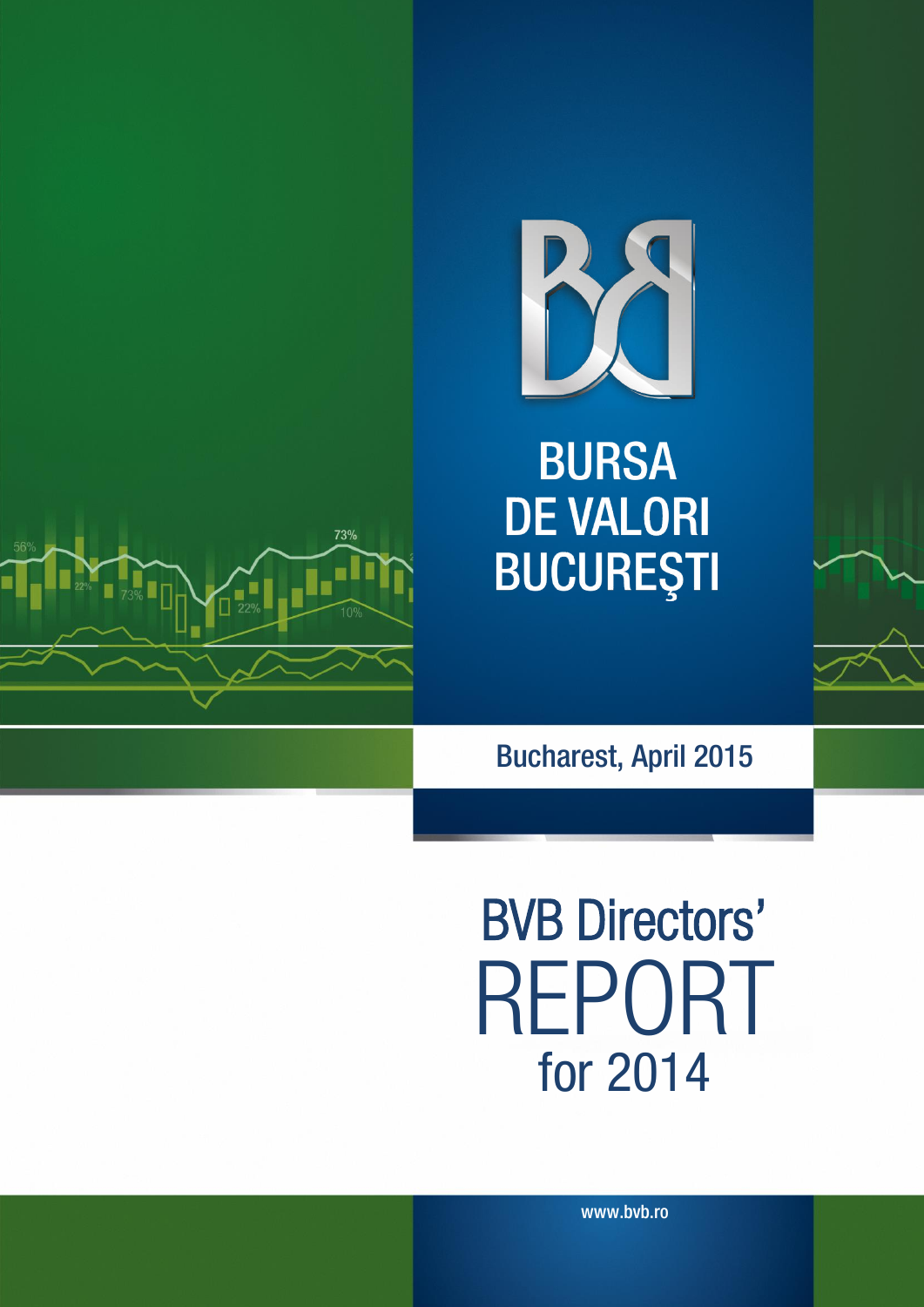# **CONTENTS**

#### **DISCLAIMER**

This English language report is a convenience translation of the Romanian language "BVB Directors' Report for 2014". The Romanian version of the report is the official document.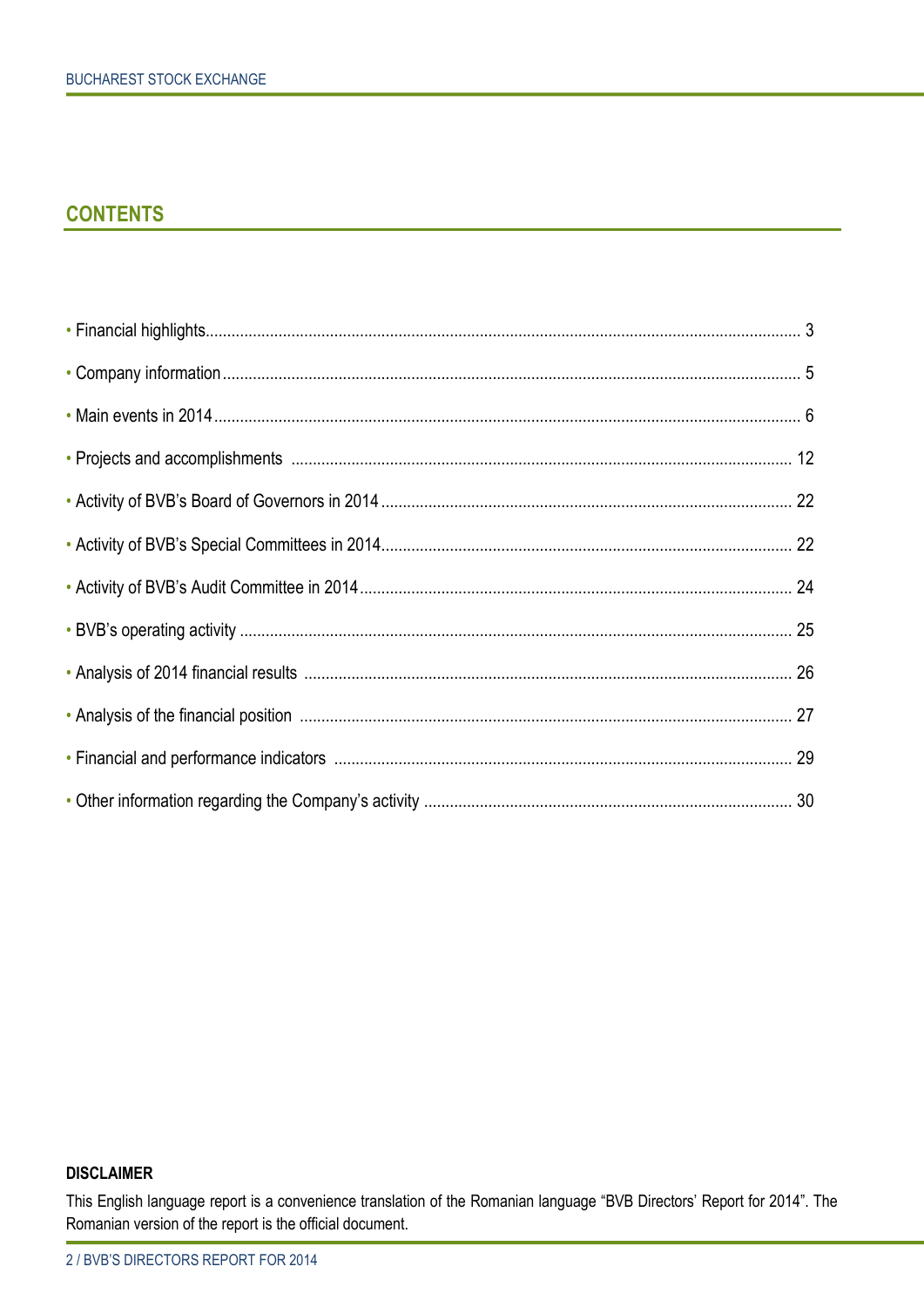# **FINANCIAL HIGHLIGHTS**

| Indicators                                                                   |            | 2014                                                        | 2013   | Change         |  |  |
|------------------------------------------------------------------------------|------------|-------------------------------------------------------------|--------|----------------|--|--|
| Individual profit and loss account                                           |            |                                                             |        |                |  |  |
| Operating revenues, of which:                                                | RON mn     | 27.9                                                        | 24.4   | 14.2%          |  |  |
| Net sales                                                                    | RON mn     | 26.9                                                        | 24.3   | 10.6%          |  |  |
| Operating profit                                                             | RON mn     | 11.1                                                        | 8.1    | 36.9%          |  |  |
| <b>Financial profit</b>                                                      | RON mn     | 3.0                                                         | 2.9    | 4.2%           |  |  |
| Net profit                                                                   | RON mn     | 11.9                                                        | 9.5    | 25.4%          |  |  |
| Earnings per share                                                           | <b>RON</b> | 1.55                                                        | 1.24   | 25.4%          |  |  |
|                                                                              |            | Individual balance sheet (as of December 31)                |        |                |  |  |
| Shareholders' equity                                                         | RON mn     | 100.7                                                       | 97.8   | 2.9%           |  |  |
| <b>Total assets</b>                                                          | RON mn     | 106.5                                                       | 104.4  | 2.0%           |  |  |
|                                                                              |            | Ratios                                                      |        |                |  |  |
| Operating margin                                                             | $\%$       | 41.4%                                                       | 33.5%  | $\blacksquare$ |  |  |
| Net profit margin                                                            | $\%$       | 44.3%                                                       | 39.1%  |                |  |  |
| Return on equity                                                             | $\%$       | 11.8%                                                       | 9.7%   |                |  |  |
|                                                                              |            | Market statistics (including Deal trades and public offers) |        |                |  |  |
| Turnover for shares and units                                                | RON mn     | 13,234                                                      | 11,602 | 14.1%          |  |  |
| Turnover for bonds and government securities                                 | RON mn     | 956                                                         | 1,396  | $-31.5%$       |  |  |
| Turnover for shares, units, bonds and<br>government securities               | RON mn     | 14,189                                                      | 12,998 | 9.2%           |  |  |
| Average daily turnover for shares, units, bonds<br>and government securities | RON mn     | 56.8                                                        | 51.8   | 9.6%           |  |  |
| <b>BVB</b> share statistics                                                  |            |                                                             |        |                |  |  |
| Opening price<br>(closing price of the previous day)                         | <b>RON</b> | 32.50                                                       | 20.00  | 62.5%          |  |  |
| High (intraday price)                                                        | <b>RON</b> | 34.44                                                       | 32.50  | 6.0%           |  |  |
| Low (intraday price)                                                         | <b>RON</b> | 24.70                                                       | 17.00  | 45.3%          |  |  |
| <b>Closing price</b><br>(end of period)                                      | <b>RON</b> | 33.97                                                       | 32.50  | 4.5%           |  |  |
| Trading value, incl. Deal trades                                             | RON mn     | 64.30                                                       | 66.53  | $-3.3%$        |  |  |
| Average daily turnover, incl. Deal trades                                    | RON mn     | 0.26                                                        | 0.27   | $-3.7%$        |  |  |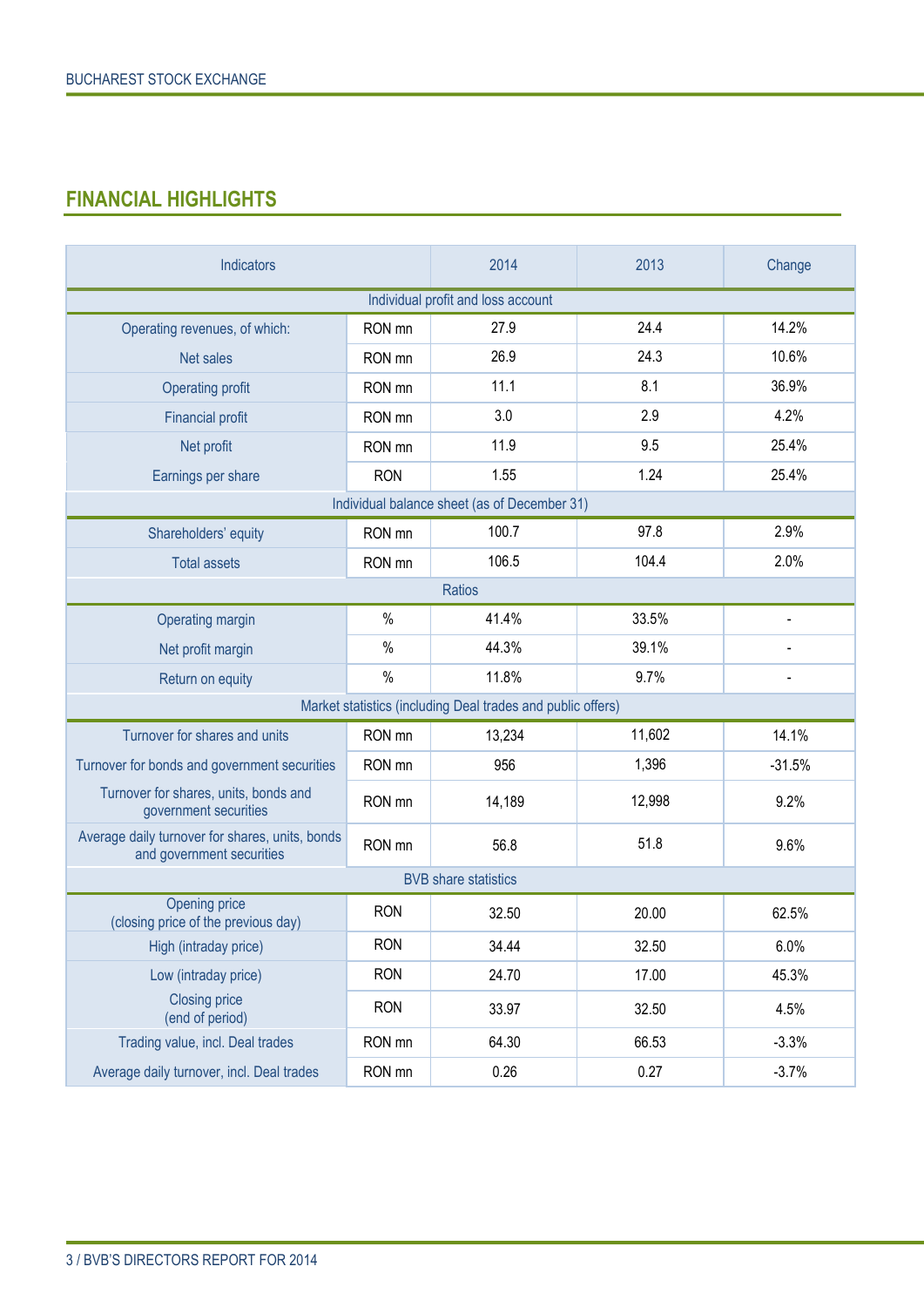# **BVB ENDS A SUCCESSFUL 2014 WITH SURGING OPERATING PROFIT, CONFIRMING EFFORTS TO DRIVE THE CAPITAL MARKET FORWARD**

M The Bucharest Stock Exchange (BVB) remained committed to its medium-term goal of reaching the Emerging Markets status as a confirmation of the steps and measures supporting market reform and of the significant progress in removing the obstacles impeding the creation of modern capital markets in Romania.

M The year was marked by a continuous stream of changes that brought the local market closer to well-recognized international standards, culminating during the last part of the year with more steps to reduce market costs, to modernize the capital market infrastructure, to enhance liquidity created by market makers and to address visibility and corporate governance issues. The *Eight Barriers* project reached a new historical milestone as amendments to existing legislation were passed by the Government, offering solutions to issues referring to account opening, investors' corporate rights, dividend payment procedures and primary market offerings.

M Efforts to streamline investors' access to the capital market, to improve visibility, transparency and ultimately liquidity, materialized in growing interest in the local market, which brought more investors and pushed turnover higher.

M BVB ended 2014 with a net profit of RON 11.9 mn or RON 1.55/share, up by 25% y-o-y and 20% above the figure projected for the full year. The net margin also improved compared to 2013, at 44.3%.

**M** The Board will submit for approval at the annual shareholders meeting of April 27/28 the proposed distribution of the full net profit after legal reserves, implying a gross dividend of RON 1.4579 per share. During 2014, BVB returned almost RON 9 mn to its shareholders in the form of dividends from the previous years' net profits, which added to the 5% price appreciation since the beginning of the year. The closing price as at end-December was RON 33.97.

M Sales revenues<sup>1</sup> for 2014 reached RON 26.9 mn, up by 11% on the previous year, triggered mainly by intensified trading but also by higher revenues from issuer fees, IT services and participant fees. As costs increased at a much lower rate, the operating profit reached RON 11.1 mn, a significant 37% above the 2013 figure and 24% above the budgeted figure.

M The value of trades on all markets, including public offers, reached RON 14.4 bn, up 6.6% y-o-y, while for the regulated equities market the growth rate stood at 15.2%. The average daily turnover for the regulated market excluding public offers was well ahead the 2013 figure, at RON 38.9 mn, up 22% y-o-y.

**M** The main market index BET ended the year with a 9.1% advance, while its total return version BET-TR was by far the best performing in the region with a 14.5% return, given the attractive dividends offered by companies which constitute the index.

 $\overline{a}$ 

<sup>1</sup> BVB's sales revenues consist mainly from fees charged for trades with all listed instruments, fees for listing of companies and instruments, and revenues from data vending services provided to various users.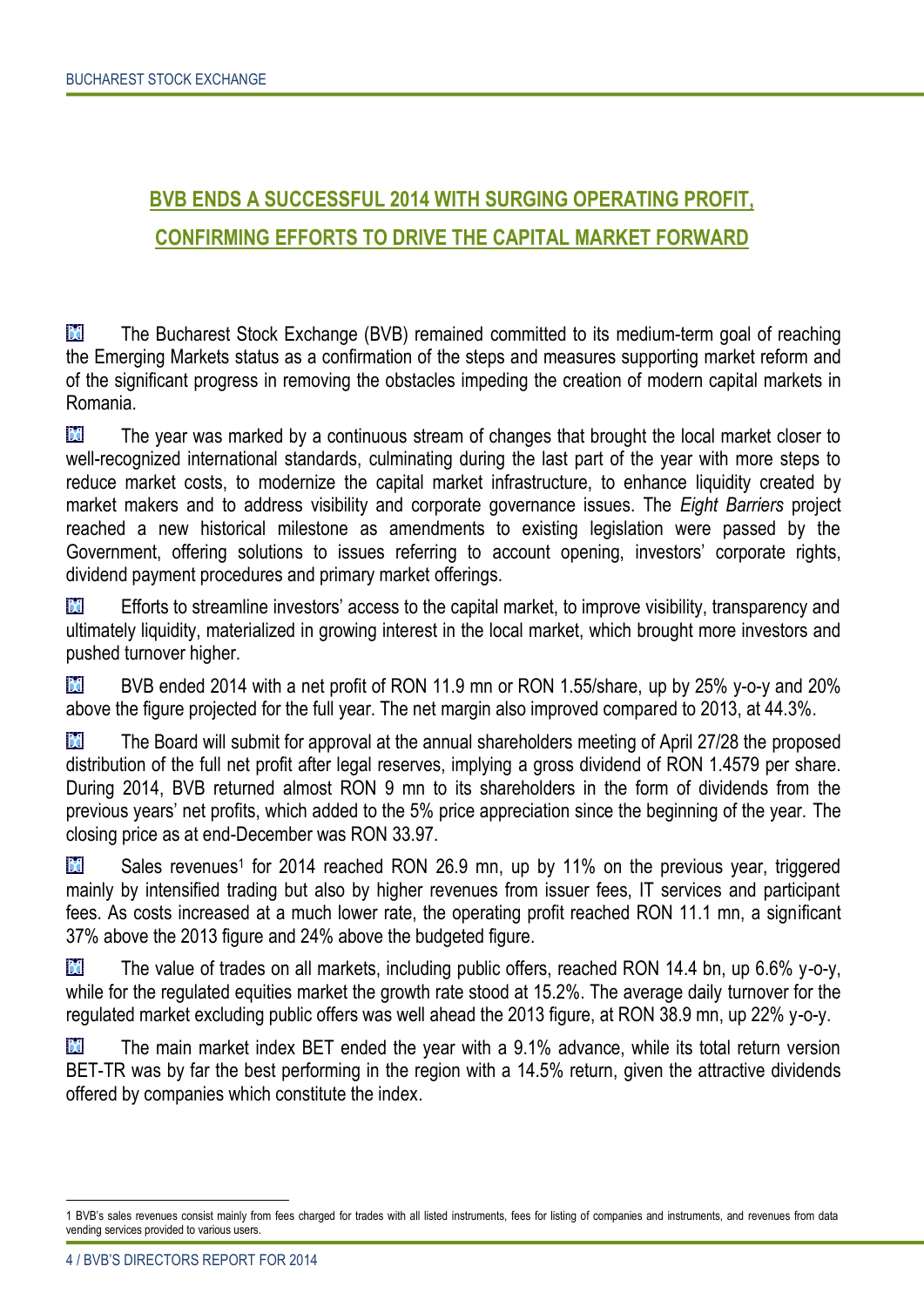## **COMPANY INFORMATION**

| <b>Legal entity</b>           | <b>BURSA DE VALORI BUCURESTI SA</b>                         |
|-------------------------------|-------------------------------------------------------------|
| <b>Main activity</b>          | Administration of financial markets                         |
| <b>CAEN</b> code              | 6611                                                        |
| <b>Sole Registration Code</b> | 17777754                                                    |
| <b>Trade Register no</b>      | J40/12328/2005                                              |
| <b>Address</b>                | 34-36 Carol I Blvd., floors 13-14,<br>District 2, Bucharest |
| <b>Symbol</b>                 | <b>BVB</b>                                                  |
| <b>ISIN</b>                   | ROBVBAACNOR0                                                |

The Bucharest Stock Exchange (BVB) was established based on the Decision of the National Securities Commission (NSC) no. 20/1995. BVB was created as a public non-profit institution and in 2005 it became a joint stock company. The shares of the Bucharest Stock Exchange were admitted on BVB's spot regulated market on June 8, 2010. The Company's main activity is the administration of financial markets. BVB is the largest market operator in Romania.

The Bucharest Stock Exchange operates several markets:

- a spot regulated market where financial instruments such as shares and rights (issued by international and Romanian entities), debt instruments (corporate, municipality and government bonds issued by Romanian entities and international corporate bonds), UCITs (shares and fund units), structured products, tradable UCITS (ETFs) are traded;
- an alternative trading system (ATS), where foreign stocks listed on other markets and securities issued by Romanian companies not qualified for the regulated market are traded;
- RASDAQ market where shares and rights issued by Romanian entities are traded, most of them coming from the mass privatization program. According to the Law no. 151/2014, which entered into force in October 2014 and was followed at the beginning of December 2014 by FSA's Regulation no. 17/2014, companies currently listed on Rasdaq market must choose between a transfer to a regulated market, migration to an alternative trading system or delisting from the exchange. Rasdaq market would cease operating in 12 months from the law's enforcement, i.e. in October 2015.

BVB's operating revenues are generated mainly from the trading of all the listed financial instruments, from fees charged to issuers for the admittance and maintenance to the trading system, as well as from data vending to various users.

BVB was included in several indices: FTSE Mondo Visione Exchanges Index, on November 9, 2010, BET Index, on March 21, 2011, Dow Jones Global Exchanges Index, on June 17, 2011, ROTX Index on September 19, 2011 and since July 3, 2012, BVB is also part of BET-BK.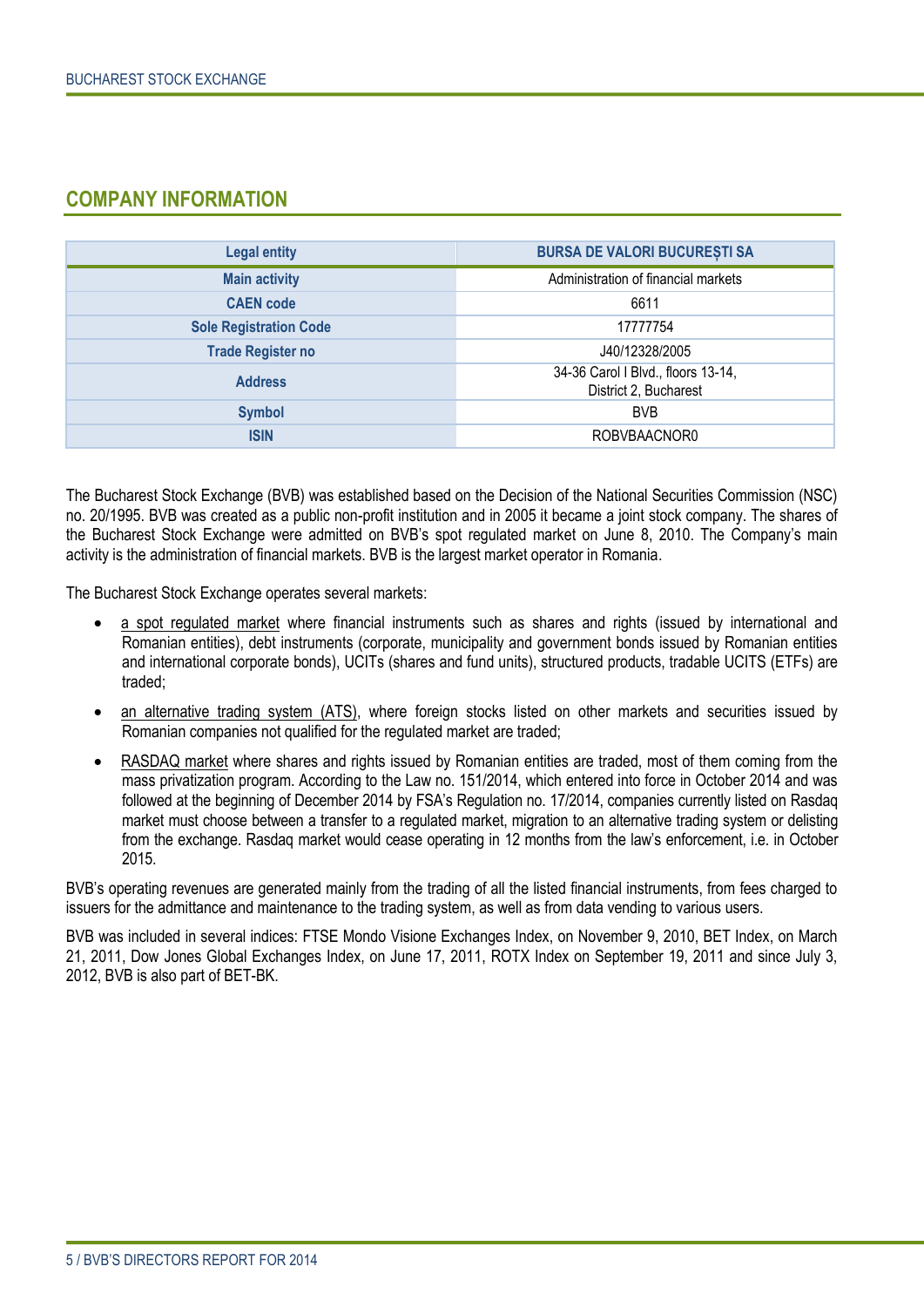## **MAIN EVENTS DURING THE LAST QUARTER OF 2014**

### **1 st Quarter**

**3 January** – BVB's new **market making program** came into force. The program was aimed at developing the market making activity and to enhance the liquidity and market quality. The program started with four brokerage companies acting as market makers (Wood & Company, Banca Comerciala Romana, Raiffeisen Centrobank AG and SSIF Broker), while IFB Finwest joined the program later in January.

On the same date, the **trading program** for shares, fund units and rights listed on the Regulated Market was extended until 18:00.

**16 January** – The 5-year **corporate bonds issued by Transelectrica SA**, worth of RON 200 mn, started trading at BVB.

**30 January** – The **List of Fees for structured products** was updated, by lowering the admission and maintenance fees charged to issuers of such financial instruments. Thus BVB aims at stimulating the development of this market segment and enhance liquidity, by incentivizing issuers to bring more structured products to the market.

**5-6 February** – BVB, Raiffeisen Bank and Fondul Proprietatea organized the first **Romania Investor Days** event in New York City, USA. The event was part of a long series of events, roadshows, international meetings with a view to increasing awareness on the capital market achievements and developments. It was designed to offer qualified US-based investors a deeper understanding of investment opportunities in Romania, the Romanian capital market and its flagship companies. It attracted more than 80 participants from 45 investment funds collectively representing more than USD 900 bn in assets under management. The event included 108 one-on-one meetings between investors and the top management of Romanian companies that are listed on BVB or are part of the Fund's portfolio.

**12 February** – BVB, under the patronage of the National Bank of Romania and in partnership with the Financial Supervision Authority organized the conference "**Creating an International Capital Markets in Romania. Eight Important Systemic Barriers, Key for Creating a Modern Capital Market**." The event was aimed at presenting the steps of a substantial reform of regulations and practices which at present define the development pace of the capital market. Discussions focused on the report identifying the major obstacles which keep the

Romanian capital market from becoming a modern structure for capital flows in the economy.

**14 February** – **Ipopema Securities SA**, one of the top brokerage companies in Poland, was included in the FSA Registry, in the section dedicated to financial services intermediaries.

**11 March** – BVB launched its **mobile application**, a tool for investors interested in accessing up-to-date information, prices and news from BVB's markets.

**18 March** – BVB's Board of Governors approved a series of **amendments to** *BVB's Rulebook – Market Operator*, aimed at improving the efficiency of the admission to trading of financial instruments on the BVB spot regulated market, by eliminating formalistic and bureaucratic listing provisions. The changes became effective later in May, after their approval by the Financial Supervisory Authority.

The Board also approved a series of changes to existing **BVB indices**, as well as the launch of two new indices (BET Plus, a broad market index, and BET-TR, the first total return index) implemented later in the year.

**20 March** – **Natura Quattuor Energia Holdings SA Bucuresti** started trading on BVB's Regulated Market. The company was previously traded on RASDAQ market.

**24 March** – The **official website for the capital market reform**, focused on eliminating the Eight Systemic Barriers standing against the development of the capital market in Romania, was launched. [www.RoCapMarketModern.ro](http://www.rocapmarketmodern.ro/) includes updates on the regulatory steps taken to eliminate the Eight Barriers of the capital market.

**25 March** – BVB and Wood & Company organized the **Romania Investor Day** event in Warsaw. The event was aimed at presenting investment opportunities of the Romanian capital market to foreign institutional investors, mainly to Polish investment and pension funds. Fondul Proprietatea, OMV Petrom, Romgaz, Transelectrica and Nuclearelectrica, to name just a few of the local blue-chips, offered insightful presentations during one-on-one meetings.

During the **1 st quarter** of the year, 7 new series of turbo certificates issued by Erste Bank and 3 new series of turbo certificates issued by SSIF Broker started trading at BVB. These instruments have indices, stocks and commodities as underlying assets.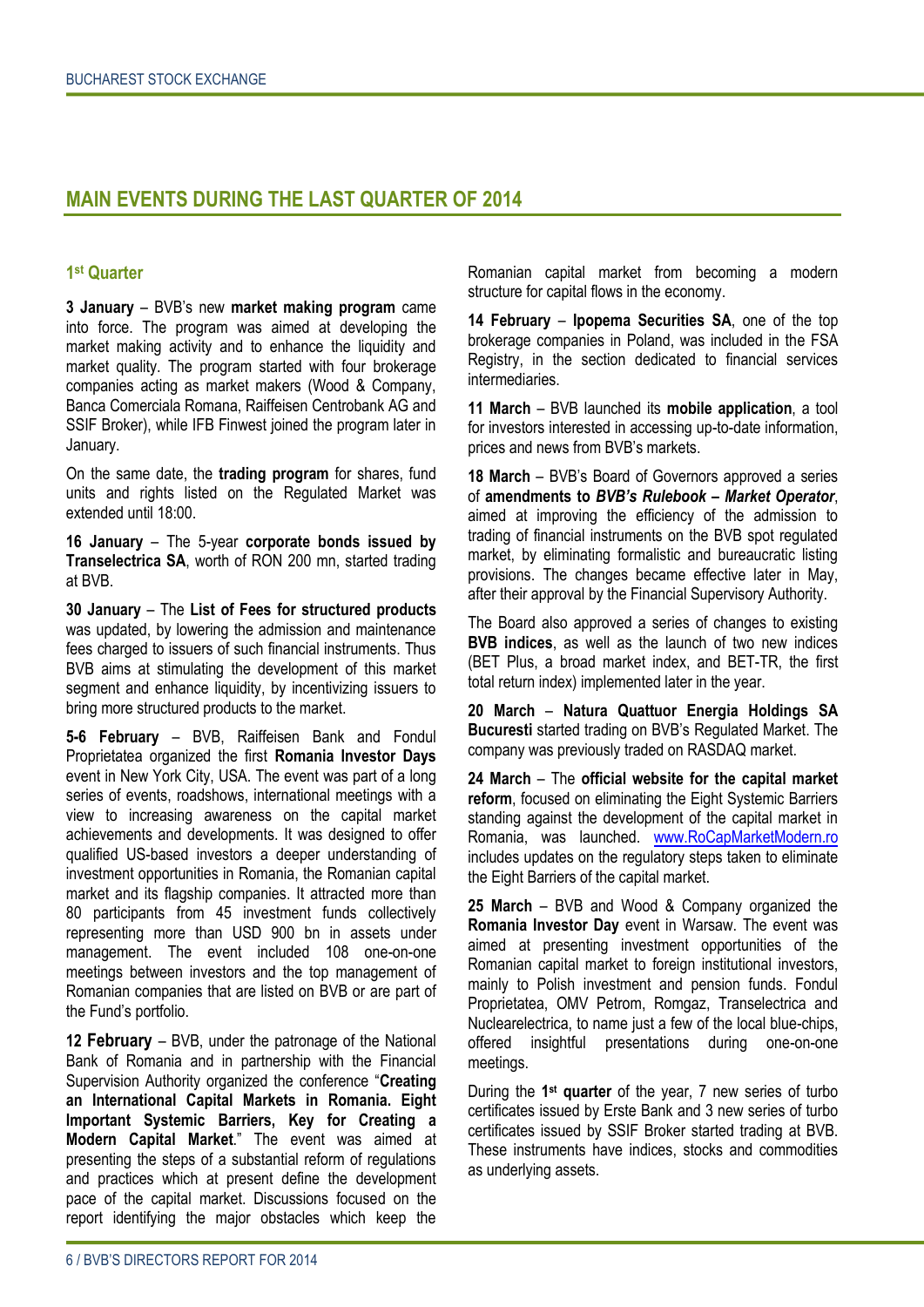## **2 nd Quarter**

**1 April** – **IFB Finwest SA Arad** started acting as market maker for the shares issued by BVB, thus becoming the **first market maker for BVB shares** since the listing of the company on its own trading platform.

**2 April** – The shares of **Premia Finanziaria**, a company registered in Catania, Italy, started trading on the alternative trading system managed by BVB.

**14 April-13 June** – The first edition of the virtual trading competition **BVB Invest Quest (BVB IQ)** took place, one of BVB's flagship educational projects. The competition was organized together with four brokerage companies as partners (Estinvest, Intercapital, SSIF Broker and Tradeville) and under the honorary patronage of the Financial Supervisory Authority. BVB IQ included a countrywide campaign of 20 seminars, aimed at familiarizing participants with the functioning of the capital market and its mechanisms. Almost 1,000 people participated at the competition, most of them being at the first experience with the capital market.

**15 April** – A new issue of **benchmark government securities** issued by the Ministry of Public Finance (RON 440.3 mn nominal value, 5-year maturity, 4.75% interest rate) started trading on BVB.

**28 April** – **New block sizes** were introduced for shares traded at BVB's Regulated and Rasdaq market segments (regular trading and Deals market), a measure designed to reduce the variety of block sizes applied to traded shares and the actual block sizes for some shares in order to make them more accessible to investors.

**29 April** – A series of proposed **amendments to** *BVB's Rulebook – Market Operator* were made public, aimed at improving the liquidity of financial instruments. These amendments referred to:

- establishing new type of market activity based on a partnership with the issuer (the Issuer's Market Maker),
- applying various trading models (continuous trading or auction) for shares, depending on qualification criteria (liquidity, other criteria applied to issuers, etc.),
- removing the mandatory suspension from trading of issuers when General Shareholders Meeting are held, removing the two days without trading before rights start trading, introducing the option of receiving current reports during trading hours, reviewing the provisions regarding Watch List and delisting.

There changes entered into force at later dates, after their approval by the FSA.

**2 May** – BVB's **market making program was updated**, as follows:

- the Market Makers' activity would be carried out on the House account, without any specific procedures when submitting/administering orders/quotes;
- the trading fee charged by BVB was set at 0.01% (on the buy side and on the sell side), for the trades executed on the House account, depending on the fulfilment of the daily quoting obligations on the House account for the symbol.

**5 May** – A new stage in the trading program, **Trading at last**, was implemented. Trading at last is available for shares and rights (local and international) traded in the Regulated Market and lasts 10 minutes until 18:00, at the end of the trading session. At the same time, Pre-Opening was reduced by 15 minutes.

**15 May** – The 5-year **corporate bonds issued by Raiffeisen Bank SA**, worth of RON 500 mn and carrying a fixed interest rate of 5.35% p.a., started trading at BVB. The public offer for the sale of the bonds took place earlier in the month, on May 7.

**2 June** – **BVB started paying dividends for 2013** to shareholders of record as of May 15, 2014, in line with the Ordinary General Shareholders' Meeting resolutions of April 25, 2014.

On the same date, BVB's Index Committee met in a regular session and approved the **initial composition of the new BET Plus index**, calculated officially starting with June 23, 2014. At the same time, BET-C ceased to exist.

**16-25 June** – The **IPO for Electrica SA** took place, the total amount being raised being approx. EUR 444 mn. The Ministry of Economy (through the Department for Energy) sold 177,188,744 new securities, both shares and Global Depositary Receipts (GDRs), accounting for 51.2% of the total number of shares after the capital increase. The volume of shares offered was subscribed approximately two times. More than 80% of the securities were sold as shares. Institutional investors bought 79% of the securities sold in the IPO and the retail investors the rest of 21% – a total of 11,600 investors according to the IPO syndicate.

**23 June** – The **Great Barriers Shift working group** saw the first results of their efforts as significant steps were taken in eliminating capital market barriers 2 (Investors' fiscal compliance) and 5 (Excessive cost of participation in the market).

FSA decided to reduce from 0.08% to 0.06% the fee applied to the buy side of each trade with financial instruments, while the fee applied for Market Makers for the buy side of trades executed on the Regulated Market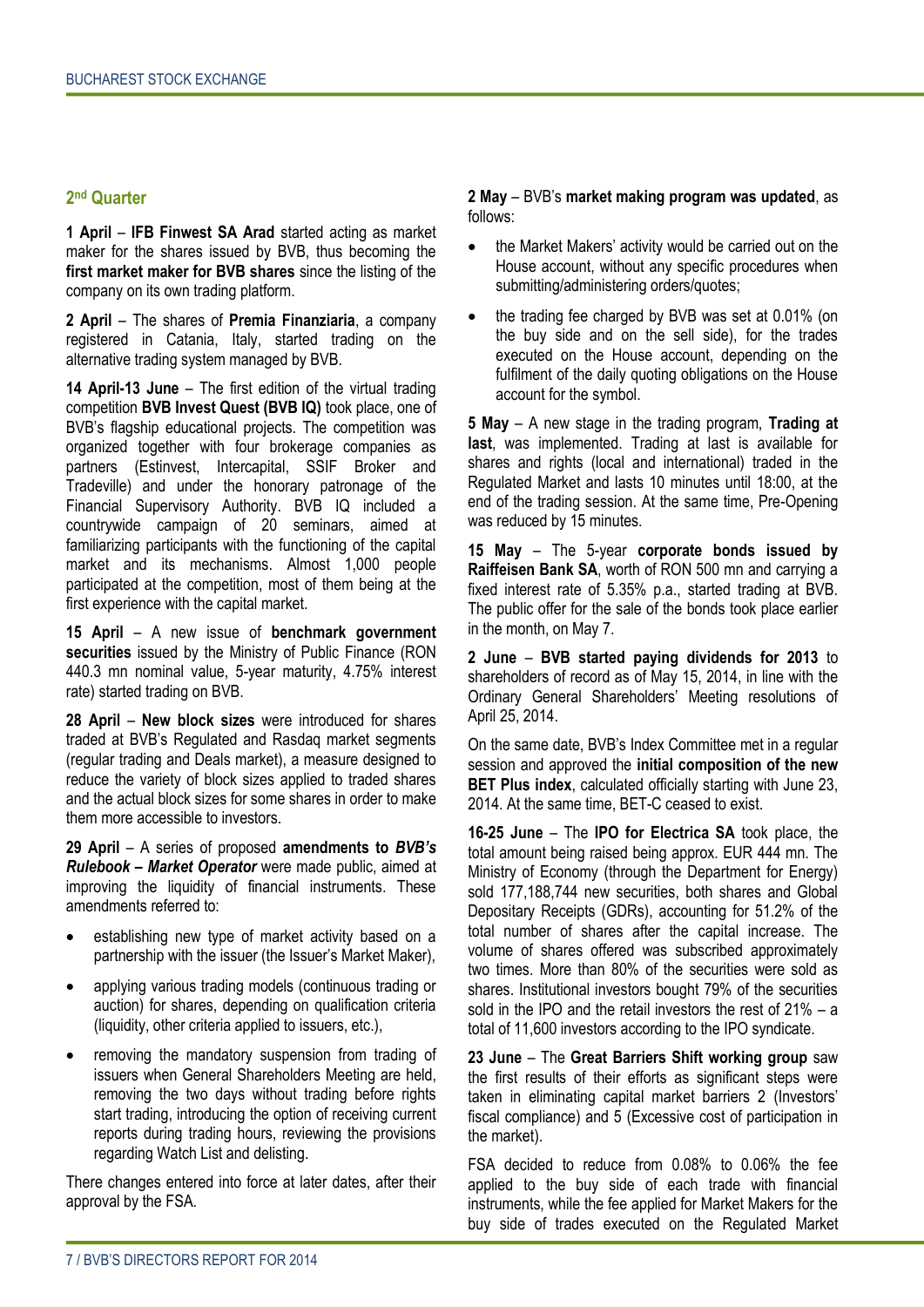and/or the alternative trading system was maintained at 0.04%. In addition, entities supervised, authorized and regulated by the FSA would be exempt from paying the RON 10,000 fee for official responses to questions on the application of laws and regulations.

Moreover, the Government approved the Emergency Ordinance amending and supplementing the Fiscal Procedural Code, thus:

- eliminating the obligation of having a fiscal representative for non-residents who have declarative obligations in Romania, if they are resident in an EU Member State or a country that is part of an international legal instrument signed with Romania which contains provisions on administrative cooperation in the field of taxation and recovery of tax claims, and
- offering the possibility of electronic communication between the taxpayer and the tax authorities for various procedural acts or requirements (to be followed by a common order of MPF and Ministry of Regional Development and Public Administration in this regard).

**24 June** – The shares of **Imsaproiect Bucharest** started trading on the alternative trading system managed by BVB.

**25 June** – The 5-year **corporate bonds issued by Garanti Bank SA**, worth of RON 300 mn, started trading at BVB.

**28-29 June** – BVB organized at Neptun the first edition of the **Individual Investor Forum**, an event which brought together capital market experts, analysts and academics to present and debate on products and services for retail investors, investment decisions and portfolio management. The Forum gathered around 100 participants, of which 60 were retail investors. Based on a survey conducted on this occasion among retail investors, the **InvestingRomania** program emerged and 10 recommendations were adopted, among which: systemic measures for the safety of savings and investments, pro-development taxation solutions, better accessibility for individual investors, stronger corporate governance and new instruments for SMEs.

**30 June** – Following BVB's Board of Governors decision, **Ipopema Securities SA**, one of the top brokerage companies at the Warsaw Stock Exchange and also active at the Budapest Stock Exchange, became a Participant at BVB.

At the same meeting, BVB's Board approved several **amendments to** *BVB's Rulebook – Market Operator* introducing cross orders, new solutions for Trading at last and new features for trading orders, all aimed at improving trading activity. The Code of BVB's alternative trading

system was also amended to reflect the system's new design, aimed at increasing the number of listed companies and at creating an efficient environment for issuers and investors. These changes became effective at later dates, following FSA's approval.

During the 2<sup>nd</sup> quarter of the year, 10 new series of turbo certificates issued by Erste Bank and 2 new series of turbo certificates issued by SSIF Broker started trading at BVB. These instruments have indices and stocks (Erste Bank, Fondul Proprietatea and SNGN Romgaz) as underlying assets.

## **3 rd Quarter**

**3 July** – The shares of **Electrica** started trading on BVB's Regulated Market. Raiffeisen Centrobank AG, one of the Participants that had joined BVB's market makers program, announced that it would act as a market maker for Electrica shares.

**22 July** – BVB released the first edition of the **International Investors' Guide**, part of the *InvestingRomania* program. The Guide includes relevant information that a foreign investor would like to know about Romania when interested to invest on Romanian capital markets.

**29 July** – BVB's Board decided that BVB will not charge any fees for transactions executed on the primary market by the Ministry of Public Finance (MFP) for **government securities issuances designed exclusively for retail investors**. Trading fees charged for transactions for the secondary market will be RON 1/trade, for both buyers and sellers.

On the same date, BVB announced the inclusion of **Electrica** shares in BET, BET-XT, BET-BK, BET Plus and BET-NG. The new structures of the indices became effective on August 11, 2014.

27 **August** – After the launch of its mobile application, BVB continued its endeavors aimed at adapting business to new technologies by introducing the **new BVB tablet app**. Until the end of 2014, BVB's apps were downloaded by more than 9,000 users.

**28 August** – The **Financial Supervisory Authority**  adopted meaningful **regulations** enhancing the protection of investors' rights regarding, among others, the dividend payments procedures, the execution of voting rights and the requirements related to the opening of investment accounts, in line with the diagnosis contained in the Eight Barriers elimination program.

**1 September** – The Index Committee decided to launch **BET Total Return (BET-TR)** on September 22, 2014. The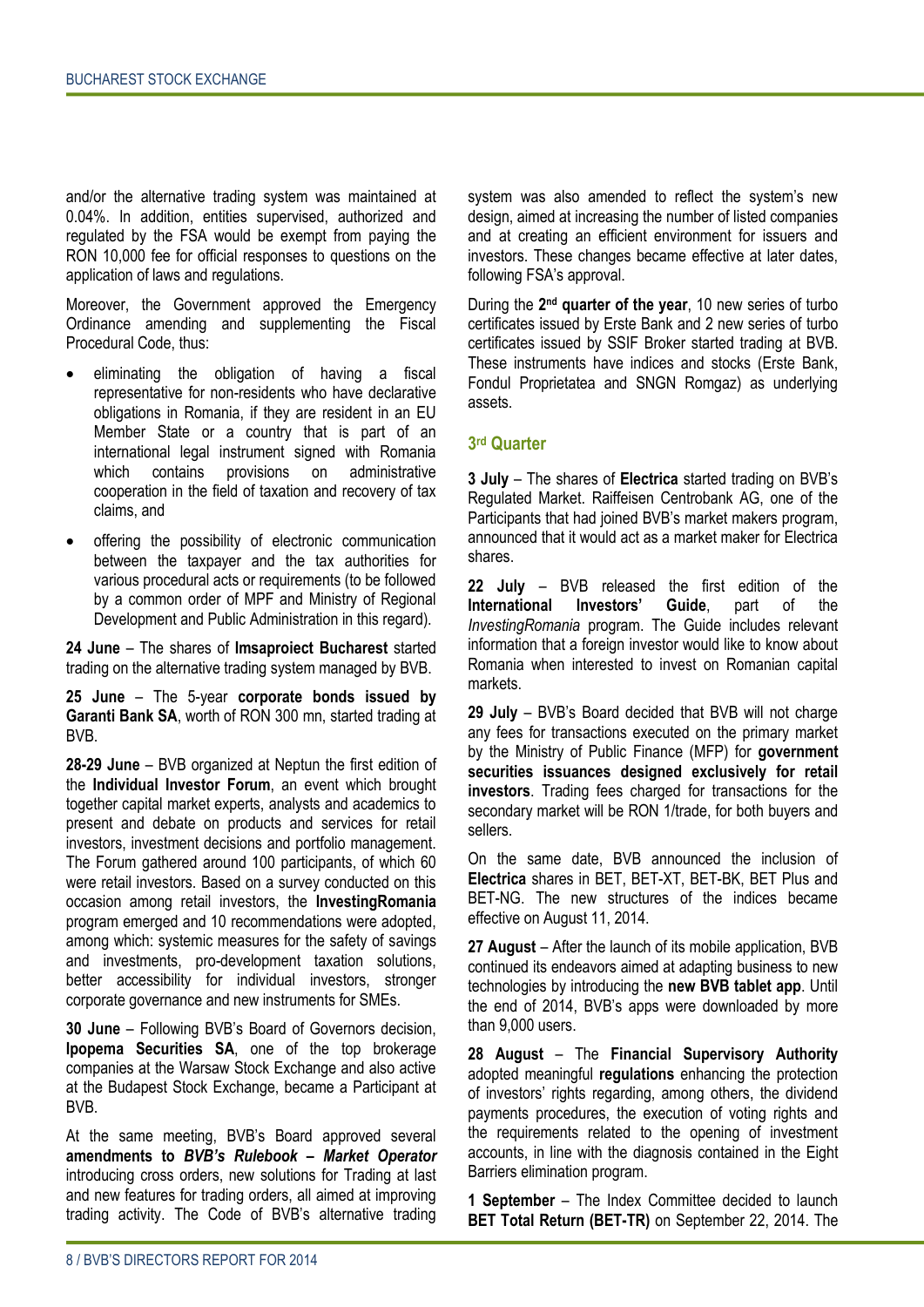index would follow the same composition as the reference index BET and will track the overall performance of the constituents, including the price performance and the dividends.

In addition, the Committee established the **screening criteria related to reporting quality and investor relations activities** for determining the eligible companies for BET and BET-TR indices. Thus, starting with January 1, 2015, eligible companies will have to comply with three criteria: reporting according to IFRS, submitting English language reports (current and periodic) simultaneously with the Romanian version and organizing events for investors and analysts on a quarterly basis.

**25 September** – A new issue of **benchmark government securities** issued by the Ministry of Public Finance (RON 734.25 mn nominal value, maturing in 2025, 4.75% interest rate) started trading at BVB.

During the **3 rd quarter of the year**, 23 new series of turbo certificates issued by Erste Bank and 2 new series of turbo certificates issued by SSIF Broker started trading at BVB. These instruments have indices, stocks (Volkswagen VZ, Deutsche Bank, Fondul Proprietatea, Banca Transilvania, OMV Petrom, Erste Group Bank), commodities and foreign exchange rates as underlying assets.

In addition, SSIF Broker issued the **first ever capital protection certificate**, having the shares of adidas AG as underlying asset. The certificate started trading at BVB on September 1.

#### **4 th Quarter**

**1 October** – **Lower trading fees became effective** for trades executed on the Regulated Market, Rasdaq market, ATS and the Unlisted market. BVB's decision, which follows a similar move of the FSA to lower its own fees, is meant to support trading activity and contribute to the development of the local capital market. Lower fees apply to shares, fund units, rights, ETFs, structured products, bonds and government securities, but do not apply to Deal markets. Thus, the fee for trading shares on the Regular and Odd Lot segments fell to 0.04% for the buy side and 0.1% for the sell side of the trade. For bonds, the fee was cut to 0.01% for both the buyer and the seller.

On the same day, further **measures to stimulate market makers' activity** were implemented. Measures included discounts to be provided to new entrants in the program for a 6-month period, while for existing market makers BVB would apply an additional incentives package, called the Revenue Sharing Scheme. The latter implied incentives directly linked with the percentage of the market maker's activity in the total

traded value for a particular issuer in the main market. In addition, the list of shares for which market making services can be offered was extended to all constituents of BET Plus index.

**6 October** – Two major infrastructure projects of the Romanian capital market, the **separation of the trading and post-trading systems** and the **transition to the T+2**  settlement cycle, were completed successfully. The systems segregation is aimed at facilitating the efficient trading activity of market participants, the use of global accounts in a similar manner as in most developed European markets and the automation of post-trade operations. Operational risks of custodian agents are also significantly reduced. In addition, the reduction of the settlement cycle from 3 days to 2 days also contributes to increased efficiency and reduced post-trade risks, as a result of lower counterparty risk and higher rate of capital reinvestment.

**15 October** – IFB Finwest became a **market maker for Ropharma** shares. At the end of 2014, IFB Finwest was a market maker for 2 listed companies, i.e. Ropharma and the Bucharest Stock Exchange.

**22 October** – BVB held in London the first of a series of events dedicated to institutional investors based in the British capital city, branded "**Romanian Capital Market – Up the Ladder to Emerging Market**". The conference was hosted by the European Bank for Reconstruction and Development (EBRD) and was also supported by Bloomberg.

On the same day and also in London, BVB and the Embassy of Romania to the United Kingdom of Great Britain and Northern Ireland organized for the first time an interactive workshop for Romanian professionals who work in London's financial industry. The stage of development and the perspectives of the Romanian capital market were presented to 29 professionals from 15 financial institutions, 3 top universities and one professional association.

**24 October** – The **Law no. 151/2014**, on the clarification of the legal status of the shares traded on Rasdaq market or on the unlisted securities market, entered into force. The Law was followed at the beginning of December by FSA's Regulation no. 17 which set out the rules according to which Rasdaq-listed companies would be transferred to a regulated market or an ATS

**30 October** – The second edition of the virtual trading competition **BVB Invest Quest (BVB IQ)** was launched, organized together with four brokerage companies as partners (BCR, IFB Finwest, SSIF Broker and Tradeville). It included a campaign of 23 seminars and workshops in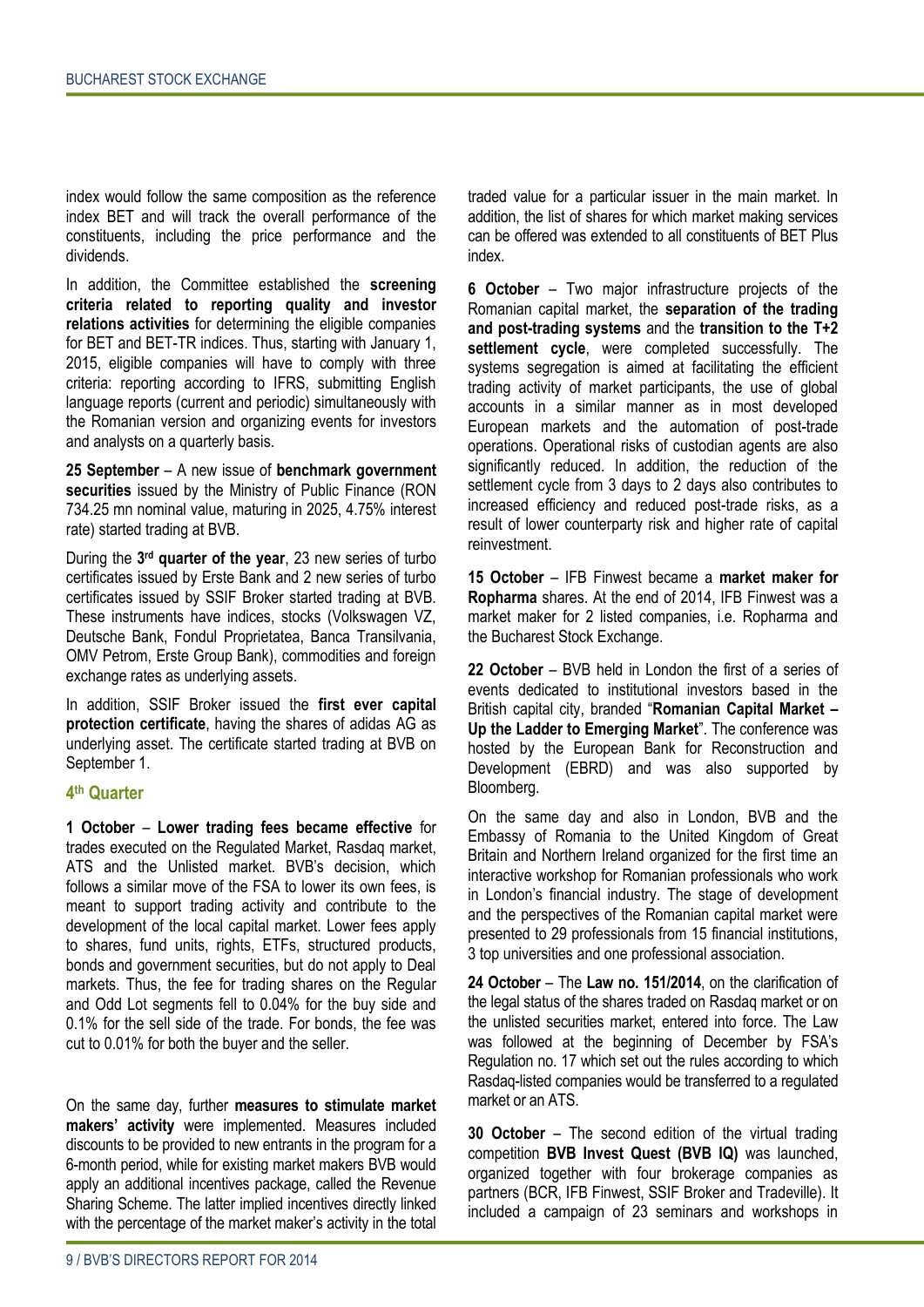Bucharest and 11 other cities, as well as 3 webinars, focused on capital market investments and stock exchange mechanisms. In total, more than 1,700 people attended the seminars campaign. The virtual trading competition started on 24 November 2014 after a 2-week training session and ended on 30 January 2015.

**3 November** – BVB announced that FSA approved **amendments to** *BVB Rulebook – Market Operator* regarding the new segmentation of the Regulated Market and other measures for increasing the visibility and liquidity of listed shares. According to the new market segmentation, tiers 1, 2 and 3 for shares would be replaced in 2015 by Premium and Standard tiers. In order to be admitted to the Premium tier, an issuer should have a free float of at least EUR 40 mn, while the maintenance or upgrade from Standard are conditioned by the level of trading activity and the existence of at least one market maker for the company's shares.

The new Rulebook also states that issuers can and are encouraged to submit press releases / current reports during the trading session, and that financial instruments will be no longer suspended from trading during the general shareholders meetings – these changes became effective on 10 November. New provisions were also introduced in the area of corporate governance, which would become effective at a later date as set by BVB's CEO, after the approval of the new *Corporate Governance Code*.

**6 November** – Wood & Company became a **market maker for Electrica** shares. At the end of 2014, Wood & Co. was a market maker for 7 listed companies, i.e. Fondul Proprietatea, BRD-Groupe Societe Generale, Romgaz, OMV Petrom, Transgaz, Banca Transilvania and Electrica.

**2 December** – BVB made another step towards a developed market infrastructure, by **eliminating the Odd Lot market**. Thus, orders on the Regular market can now involve any number of shares (any volume), allowing for increased flexibility, efficiency, lower cost and faster reaction to changing market situations.

**2-3 December** – BVB participated to **Wood's Winter in Prague – Emerging Europe Conference**, meeting and discussing with investors interested in the CEE region and emerging markets. During the 2-day event, BVB had a group presentation focused on the Romanian capital market reform and its medium-term goal of becoming an Emerging Market and participated to 1-on-1 meetings with institutional investors representing more than EUR 10 bn in assets under management.

**8 December** – BVB extended the **trading program for the bond market** until 18:00, thus aligning the trading hours with those for shares, rights and fund units markets.

Starting 8 December, 4 new foreign companies were added to **the international equities segment** of the alternative trading system operated by BVB, i.e. Commerzbank AG, Continental AG, Deutsche Lufthansa AG and Deutsche Post AG. All shares have Tradeville as market marker.

**10 December** – FSA approved the regulations concerning BVB's alternative trading system. **AeRO, the new market dedicated to small and medium sized enterprises**, started operating later, during the first part of 2015. Eligible companies will need an anticipated market capitalization of at least EUR 250,000, as well as a free float of at least 10% or minimum 30 shareholders. With AeRO, the role of Authorized Advisor is introduced – an entity that will assist the entrepreneur in the pre-listing period, during the listing process and beyond, for reporting purposes (financial reports, current reports, general shareholders' meetings, etc.). The current international equities segment will continue to exist, as will the bond segment.

During the last part of the year, several events/ conferences/workshops were organized and/or attended by BVB in Bucharest and throughout the country, where the AeRO project was presented to entrepreneurs as a solution to accessing and diversifying financing opportunities.

**15 December** – BVB launched its **new website** – a more user-friendly [www.bvb.ro,](http://www.bvb.ro/) with a contemporary design and enhanced content for companies, entrepreneurs and investors. The new website brings more intuitive navigation and introduces new features, rich trading and statistics content, along with better accessibility of key information on various financial instruments listed at BVB and on products and services offered.

**17 December** – BVB introduces **new tools for investors and intermediaries**, i.e. new orders (cross orders, Fill And Kill/Fill Or Kill), new order validity terms related to various market stages, as well as an enhanced Trading at Last model in which trades can be executed even in cases where for a particular share there is no price set in the Auction stage.

**22 December** – BVB announced the start of **consultations on the new** *Corporate Governance Code* with listed companies and relevant organizations representing investors. In a joint project together with EBRD, BVB reshaped the existing Code, in force since 2008, taking into consideration the relevant international standards, the changes of incident legal frameworks in Romania and EU, the experience gained following the implementation of the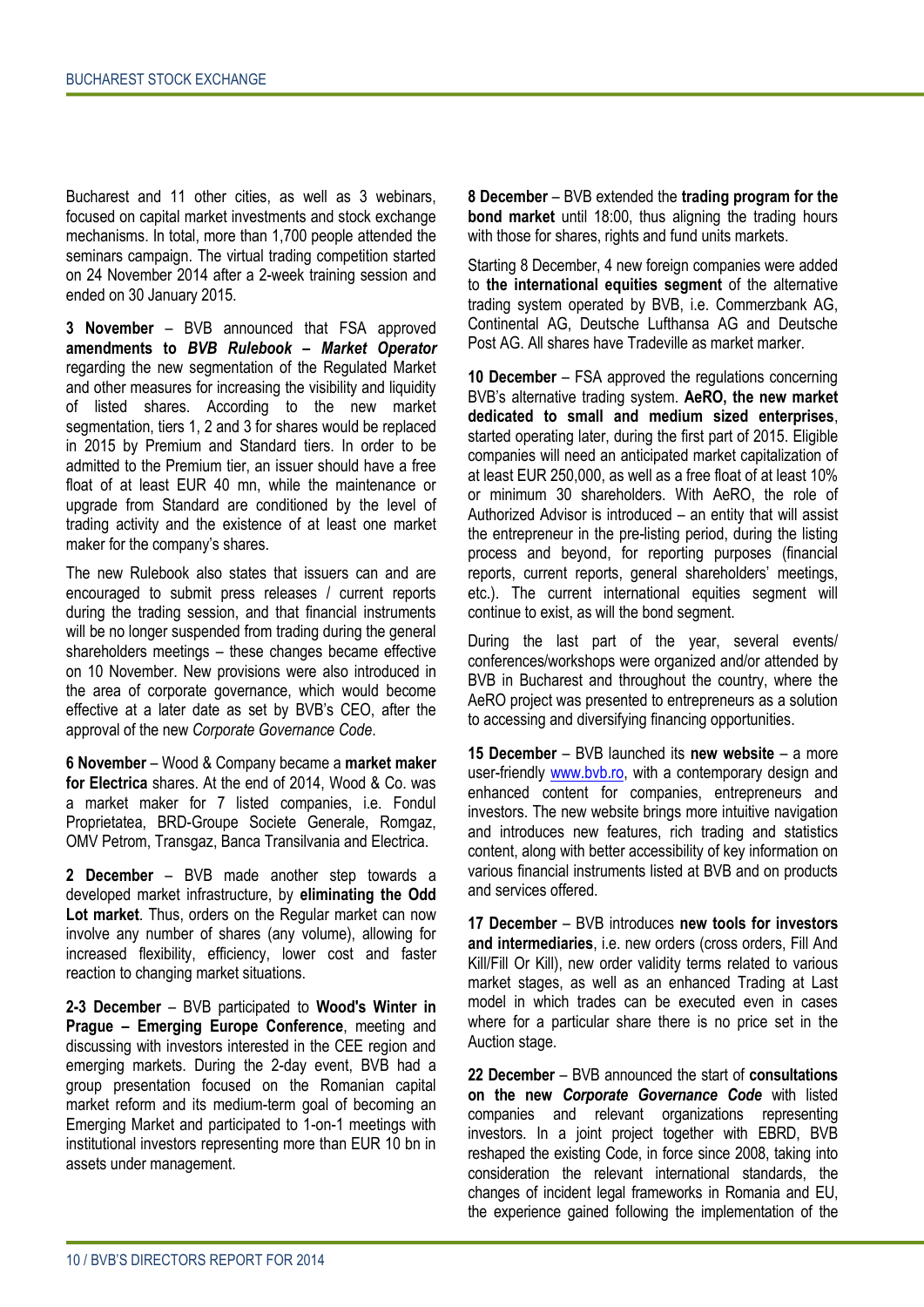first Code, and also the new aspirations of the society in general and of the parties directly covered by responsibilities and management of business. A restrained set of corporate governance principles became effective for AeRO listed companies, at the time of launching the new market in February 2015.

**23 December** – The Government issued the **Emergency Ordinance no. 90/2014**, amending and supplementing the Capital Markets Law 297/2004. The GEO was published in the Official Gazette on December 30, 2014 and entered into force on January 9, 2015. The ordinance brought several changes to existing legislation which were meant to simplify and clarify the voting procedure in the general shareholders meetings, to consolidate the creation of a centralized dividend payment system, to improve the public offers mechanisms and listing regime, as well as to increase the ownership threshold for market operators (from 5% to 20%) and to change the quorum requirements for the extraordinary general shareholders meetings for market operators.

During the **last quarter of the year**, 31 new series of turbo certificates issued by Erste Bank and 5 new issues of certificates issued by SSIF Broker (3 turbo certificates and 2 capital protection certificates) started trading on BVB. These instruments have indices, stocks, commodities and foreign exchange rates as underlying assets.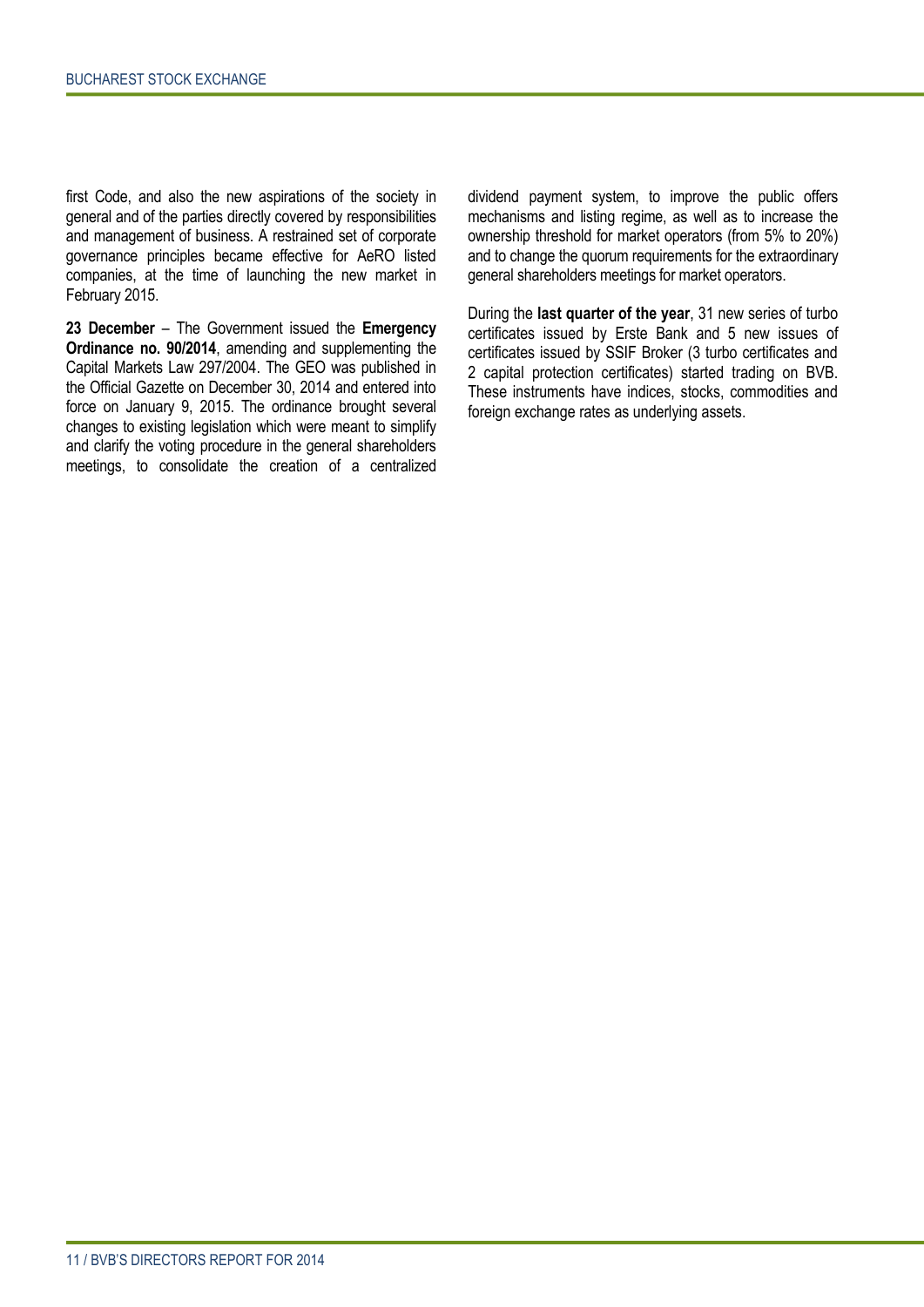## **PROJECTS AND ACCOMPLISHMENTS**

#### 1. Potential reclassification of the Romanian capital markets to Emerging Markets

BVB's primary medium-term objective, widely supported by market participants, Romanian Financial Supervisory Authority (FSA) and the Government, remained the upgrade to the Emerging Markets status by internationally acknowledged institutions. Both quantitative and qualitative criteria should be met in order to access a superior classification.

As expected, 2014 was a year of ambitious projects, as detailed in the following sections. As a first step, the Barriers or obstacles to normal development of the capital markets in Romania were identified and described in the Paper "Eight Systemically Important Barriers for the Creation of the Modern Capital Markets in Romania". Subsequently, a deeper analysis of the Barriers was undertaken and the actual legislative changes to support the elimination of the Barriers were identified. In addition, steps were taken in line with the Three-Pillar Action Plan set out at end-2013, which is serving BVB's Measures of Strategic Objectives.

In connection with this project, the new website [www.rocapmarketmodern.ro](http://www.rocapmarketmodern.ro/) was launched in order to inform the interested parties on the status and developments of this project.

Wide reform of the capital market legal framework. A broad legislative transformation occurred in 2014, with the Emergency Ordinance no. 40/2014 amending and supplementing among others the Fiscal Procedure Code (approved in June), five FSA regulations changed in August and the Emergency Ordinance no. 90, amending and supplementing the Law no. 297/2004 on capital markets passed in December, addressing issues referring to account opening procedures, investors' corporate rights, dividend payment procedures, primary market offerings, the increase of the ownership threshold for market operators and the change of quorum requirements for the extraordinary general shareholders meetings for market operators.

In more detail, the issues addressed by these pieces of legislations (excepting EO no. 90/2014) referred to:

- The elimination of the mandatory appointment of a fiscal representative for non-resident investors when registering fiscally in Romania and the acceptance of documents in English for opening the account;
- Changes of the provisions regarding public offers: simplified documentation/procedures, elimination of the minimum duration of an offer, clarification of certain rights of the offeror/issuer, introduction of the option of having the prospectus drafted in a language widely used by the international financial community;
- Reduction of the length of the public offering process by at least 40 days, by eliminating the proof of publication of the decision of the General Shareholders' Meeting (GSM) in the Official Gazette and by requesting only a statement from the management of the company regarding any opposition as to the moment of submitting the documents to FSA for the approval of a public offering;
- The enforcement of provisions regarding the distribution of GSM-related information in both Romanian and English within minimum 30 days before the GSM and, for the vote in the GSM, allowing proof of identity of the legal representative to be made based on the list received from the Central Depository;
- The introduction of provisions on how to replace a vote casted by correspondence for a GSM;
- The introduction of the issuers' obligation to establish and include certain key dates (payment date, record date) in GSM decisions and to submit to the Central Depository certain information provided in the report.
- The introduction of the concept of "substitute representative" for the GSM, allowing for a contingency backup to the extent the first representative is unable to attend the meeting.

The Emergency Ordinance no. 90, amending and supplementing the Law no. 297/2004 on capital markets, was a breakthrough for the Eight Barriers project, building further momentum for the local capital market. The changes referred mainly to 3 of the 8 Barriers and issues related to the regulation of market operators, as follows:

- 3<sup>rd</sup> barrier – Not respecting corporate rights of the investors: simplification of the proxy voting procedure, clarification of the power of attorneys regime, elimination of the mandatory vote instructions in the power of attorney, simplification of the requirements regarding the documents for the GSM, assertion of the Central Depositary's role as database, simplification of the correspondence voting procedure;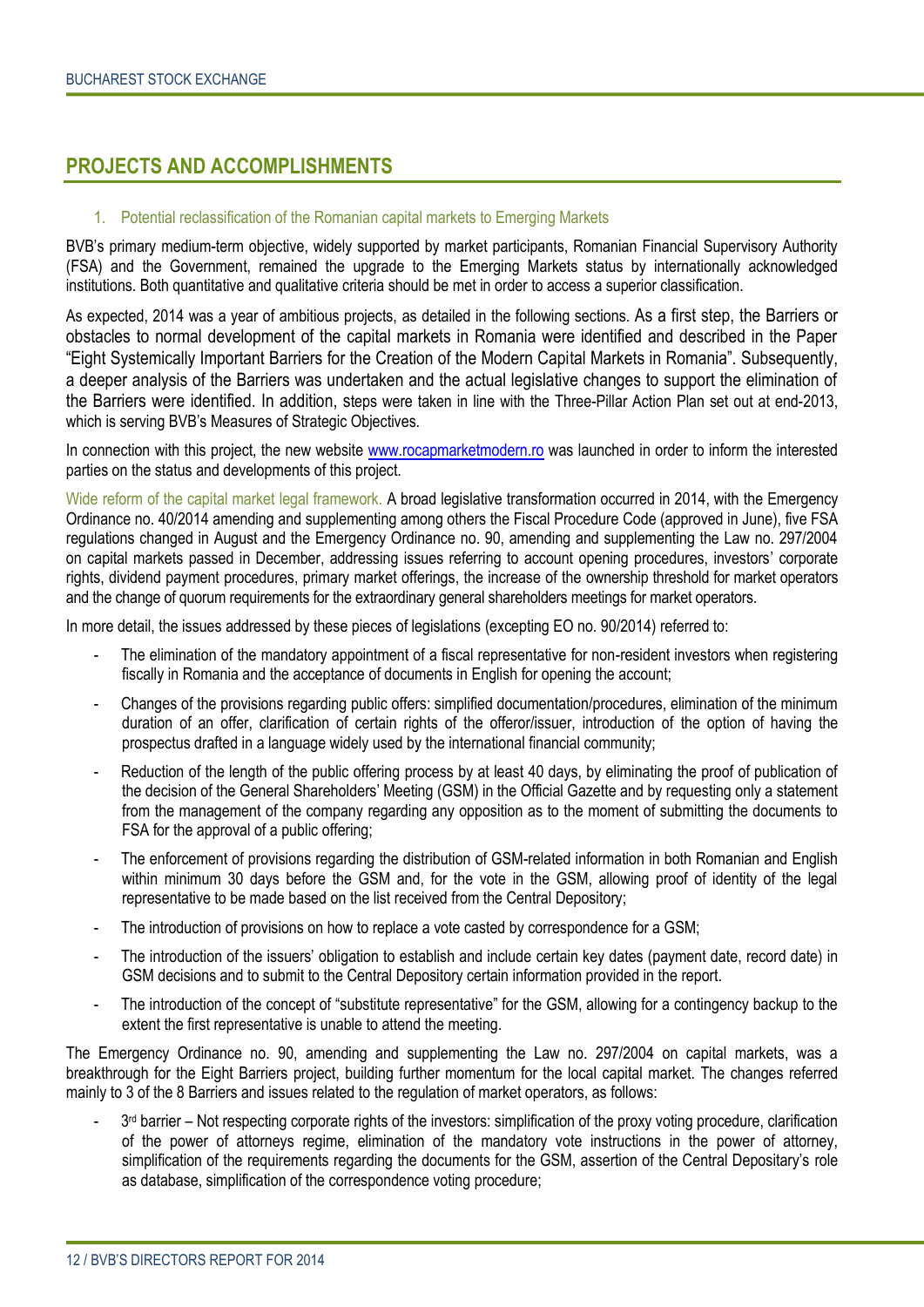- 4<sup>th</sup> barrier Lack of international standards with regard to servicing investors' rights for dividends: the creation of a centralized system for dividend payments;
- 7<sup>th</sup> barrier Primary market: elimination of the requirement of making a public offer announcement, clarification of the advertisements regime, possibility of omitting of information regarding the final offer price and amount of securities in line with the Prospectus Directive provisions, simultaneous approval of the admission to trading by the FSA and by the regulated market operator, new quorum threshold for disapplication of preference rights;
- Market operators Threshold and quorum: raising the ownership limit in a market operator's capital to 20%, lowering the quorum requirements for the extraordinary general shareholders meetings similar to the Company Law no. 31/1990 requirements (1/4 from the voting rights for the first meeting and 1/5 for the second meeting).

The provisions of the Emergency Ordinance no. 90/2014 entered into force at the beginning of 2015.

Reduced market costs. With market costs among the issues to be addressed the Eight Barriers program, BVB has lobbied for a reduction of fees charged by the FSA. Announced in mid-June and implemented 3 months later (September 16<sup>th</sup>), the first move in this direction was the 25% cut of the fee charged by FSA to the buy side of trades executed through the stock exchange, from 8 bps to 6 bps.

Two weeks later, BVB implemented its own innovative fee reduction scheme. Thus, on October 1<sup>st</sup>, lower fees entered into force for the regular trading of shares, bonds, structured products and other instruments. Deal market fees remained unchanged. The positive effect was a more intense regular trading activity, mirrored by the strong reduction of Deal trades as percentage of total trading value, mostly visible in the Regulated Market for equities where Deal trades decreased from an average of 45% of total turnover (over the first 9 months of 2014) to 18% during the last three months of the year.

New guide for institutional investors. On July 22, 2014, BVB released the first edition of the *International Investors' Guide*, which included relevant information that a foreign investor would like to know about Romania when interested to invest on Romanian capital markets. The document highlights several strengths of the local capital markets, including a clear growth story, the presence of several defensive stocks with a good track record as dividend payers, a successful privatization program, the potential upgrade to Emerging Markets status, wide market reform and the growing domestic potential.

A separate section of this document is dedicated to fiscal issues applicable to non-resident investors, with new guidelines following the change of the Fiscal Procedural Code, pursuing the adoption by the Government of the Emergency Ordinance no. 40/23.06.2014. This change, requested by the Eight Barriers project, was aimed at eliminating the obligation of having a fiscal representative for non-residents who have declarative obligations in Romania, if they are resident in an EU Member State or a country with which Romania has concluded a double taxation treaty or other legal act through which information can be exchanged. The information in this section was developed under the guidance of the fiscal authority. In addition, relevant tax returns, translated into English, were attached to the document.

#### 2. Increase of liquidity

Privatizations through the capital market. The event of the year in the area of privatizations was the IPO for Electrica, worth of approx. EUR 444 mn, which was not only the largest ever IPO at BVB, but also became one of the largest IPOs of the year in Europe. The Ministry of Economy (through the Department for Energy) sold 177,188,744 new securities, both shares and Global Depositary Receipts (GDRs), accounting for 51.2% of the total number of shares after the capital increase. The volume of shares offered was subscribed approximately two times.

More than 80% of the securities were sold as shares, resulting in a more favorable shares/GDR ratio than in the case of Romgaz offer of 4Q 2013, when almost 2/3 of the securities were sold as shares and 1/3 as GDRs.

Institutional investors bought 79% of the securities sold in Electrica IPO while retail investors acquired the rest of 21% – a total of 11,600 investors according to the IPO syndicate. The majority of institutional investors who subscribed in the IPO are from Romania, Poland, UK and US. Following the IPO, EBRD and ING Groep became the company's 2<sup>nd</sup> and 3<sup>rd</sup> largest shareholders.

BVB answered participants' and investors' requirements and accommodated an improved offer structure, in compliance with the prospectus. Thus, within the small retail tranche, a separate a 100% guaranteed allocation was made available for the subscriptions that cumulatively do not exceed 1,000 shares. A 5% discount was also offered to retail investors for subscriptions made during the first 5 days of the offer. Furthermore, BVB organized workshops with brokerage houses to present the particular characteristics of the subscription process and technicalities involved.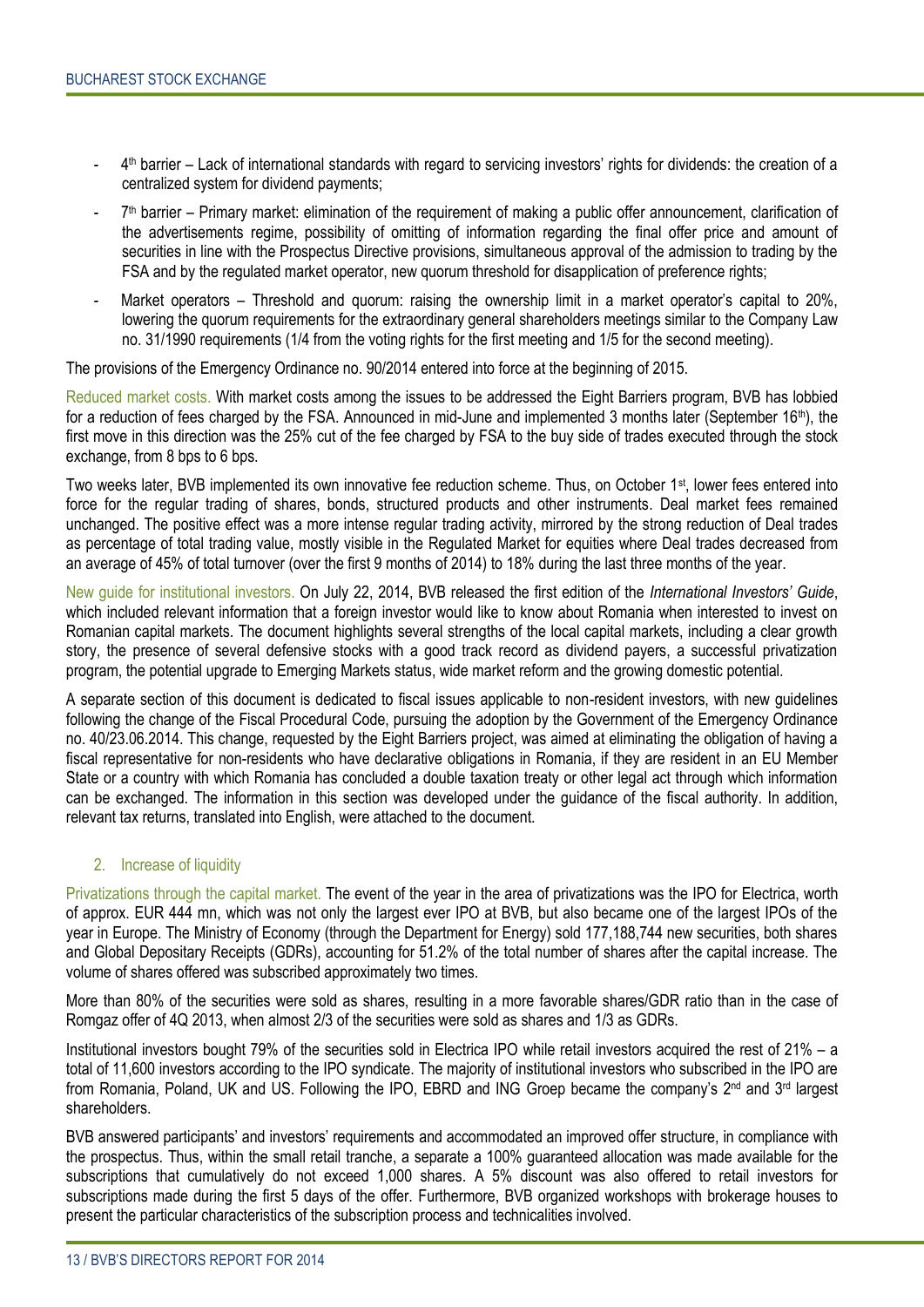BVB contributed to the promotion of the offer by marketing the offer through all accessible national and international means. A dedicated page was made available on the website for Electrica IPO with information on the offer, the prospectus and other related documents, as well as the list of participants through which retail investors can subscribe to the offer.

A friendlier listing process. In line with other actions taken in the context of the Eight Barriers project, BVB took initiative and reviewed its Rulebook in the area of admission to trading of financial instruments, in order to eliminate bureaucratic and formalistic provisions, time-consuming and costly procedures. The main amendments referred to elimination of cumbersome formalities such as translated documents, elimination of filing documents if the information is included in the prospectus, elimination of unnecessary information required by other authorities, elimination of additional declarations from the issuer, offering international issuers the possibility to file the documentation in Romanian or English.

In addition, the documentation for admission to trading will be transmitted to BVB together with the request for admission, before being approved by FSA, in order for BVB to issue the agreement in principle and to be able to initiate the procedure of admission. Thus, BVB's approval would be ready as soon as the documentation is approved by FSA, improving the efficiency of the process.

Attracting new issuers. BVB continued its activities to attract new private companies on the stock exchange and to promote funding through the local capital market, in cooperation with brokerage companies.

Apart from the above-mentioned IPOs, in 2014 one company was transferred from Rasdaq market to BVB's Regulated Market, i.e. Natura Quattuor Energia Holdings, while the Alternative Trading System (CAN-ATS) received two new issuers, Premia Finanziaria and Imsaproiect. In the corporate bonds segment, the issues of Transelectrica, Raiffeisen Bank and Garanti Bank bonds started trading, after offers of RON 1 bn (the offer for Transelectrica bonds was executed at the end of 2013).

Since mid-2014, BVB also focused on redesigning the existing Alternative Trading System, investing considerable efforts in popularizing it as a tool for developing companies such as start-ups and SMEs to finance their growth. Financing solutions through the stock exchange were presented throughout the country in various conferences, workshops and other events, where entrepreneurs and companies on one side and investors on another would find additional opportunities for financing or respectively for investing. Partners for such events were Ernst & Young, Certinvest, DoingBusiness and others.

The end of the year brought FSA's approval of the regulations concerning BVB's alternative trading system. AeRO, the new market dedicated to small and medium sized enterprises, started operating in February 2015. Eligible companies will need an anticipated market capitalization of at least EUR 250,000, as well as a free float of at least 10% or minimum 30 shareholders. With AeRO, the role of Authorized Advisor is introduced – an entity that will assist the entrepreneur in the prelisting period, during the listing process and beyond, for reporting purposes (financial reports, current reports, general shareholders' meetings, etc.).

In October, the Law no. 151/2014 on the clarification of the legal status of the shares traded on Rasdaq market or on the unlisted securities market, entered into force. The Law was followed at the beginning of December by FSA's Regulation no. 17 which set out the rules according to which Rasdag-listed companies would be transferred to a regulated market or an ATS. BVB organized conferences and other events aimed at presenting to existing Rasdaq-listed issuers the advantages of remaining listed on a market either a regulated on or on an ATS, while at the same time clarifying the issues arisen with the new legislation.

Attracting new investors. One of the main events dedicated to retail investors took place on June 28 and 29, at Neptun. BVB organized the first edition of the Individual Investor Forum, an event which brought together capital market experts, analysts and academics to present and debate on products and services for retail investors, investment decisions and portfolio management. The Forum gathered around 100 participants, of which 60 were retail investors. Based on a survey conducted on this occasion among retail investors, the InvestingRomania program emerged and 10 recommendations were adopted, among which: systemic measures for the safety of savings and investments, pro-development taxation solutions, better accessibility for individual investors, stronger corporate governance and new instruments for SMEs.

As regards the institutional investors, BVB initiated a series of events branded "Romanian Capital Market – Up the Ladder to Emerging Market" held in London and dedicated to UK-based institutionals. The first conference took place on October 22 and would be organized quarterly, aimed at increasing awareness of the investors' community on the major progress made by the Bucharest Stock Exchange in terms of market reform. On the same day and also in London, BVB and the Embassy of Romania to the United Kingdom of Great Britain and Northern Ireland organized for the first time an interactive workshop for Romanian professionals who work in London's financial industry. The stage of development and the perspectives of the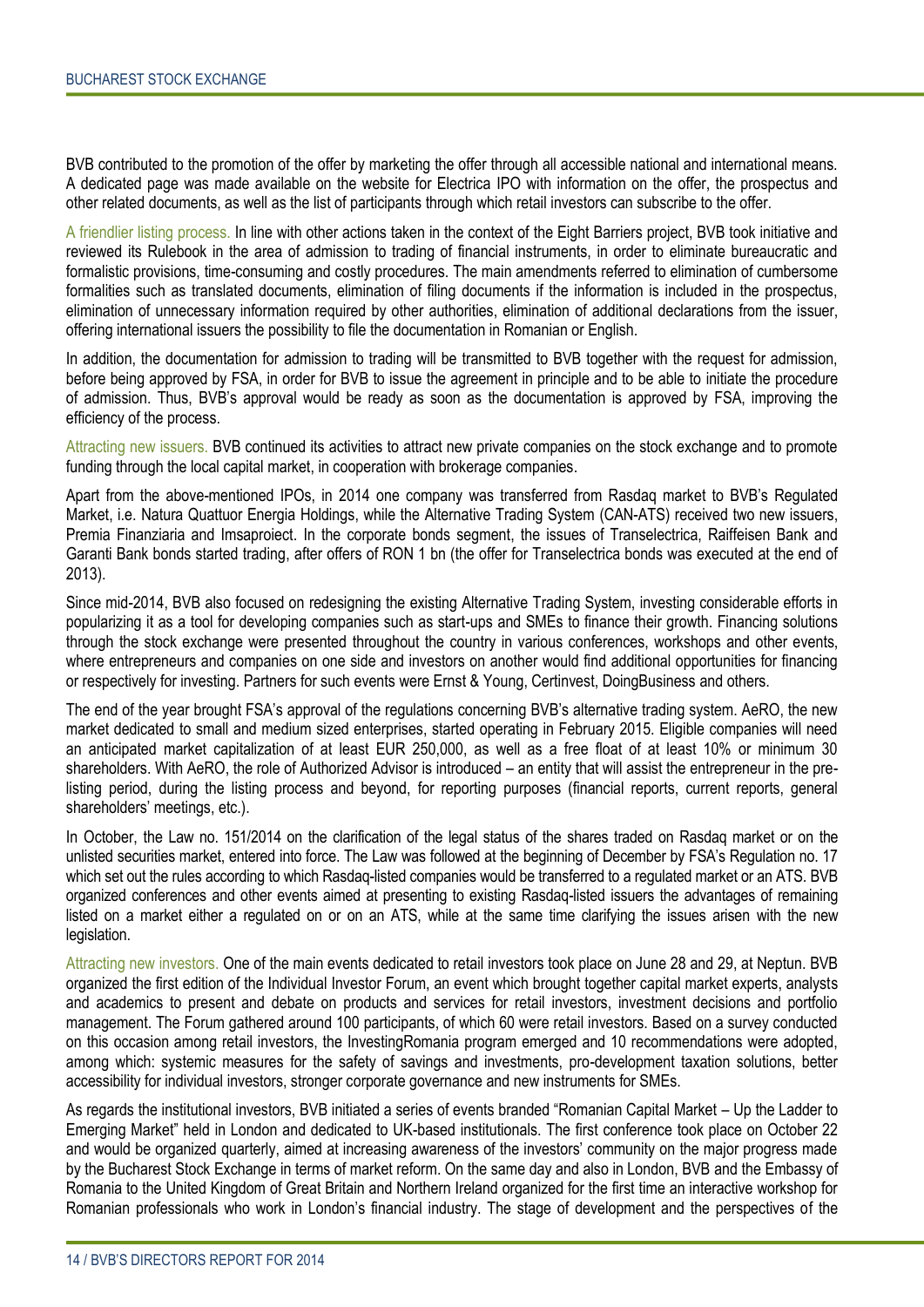Romanian capital market were presented to 29 professionals from 15 financial institutions, 3 top universities and one professional association.

As a listed issuer, BVB also participated to investor conferences and meetings organized by investment funds, local and international brokers, international institutions and organizations and others, where again it presented the opportunity an investment in the local market presents.

BVB continued to promote the capital market for the new generations of investors. Its involvement in this area included organizing meetings with investors (Investor Focus), the launch of the BVB Invest Quest virtual trading competition, including a powerful educational seminar and webinar campaign (further details in the section "Increase of visibility"), the continuation of the traditional educational project "Open Door Days at BVB" with 70 new events, the partnership with SSIF Broker in organizing the "Broker Academy" educational roadshow and the contribution to organizing other events aimed at promoting stock exchange mechanisms and services.

New market segmentation. In November 2014, FSA approved a number of amendments to *BVB's Rulebook – Market Operator* regarding the new segmentation of the Regulated Market, designed to enhance the visibility of local companies, as well as the trading turnover. With these changes, which entered into force at the beginning of 2015, tiers 1, 2 and 3 were replaced with two new tiers, i.e. Premium and Standard. In addition to the general criteria for admission to trading on the Regulated Market, the value of the free float for issuers applying for listing on the Premium tier must be at least EUR 40 mn. In order for the issuer's shares, including investment companies, to be admitted to Premium Tier, one of the following alternative criteria must also be met:

a) the issuer is one of BVB's most traded companies;

b) the issuer's average free-float capitalization for the last 3 months is greater than a certain value set by BVB;

c) for issuers that do not match the criteria provided at a) or b) but which have a liquidity ratio above the threshold established by BVB, the issuer must have signed a contract with a market maker to support market liquidity.

In addition, tiers 1, 2 and 3 will also be removed for rights and corporate bonds. These financial instruments will be classified as rights and bonds, without any further differentiation.

Fewer market interruptions & improved information flow. Apart from the above-mentioned changes, November also brought other changes to BVB's Rulebook, referring to the elimination of the provision that stated that current reports should only be submitted by issuers outside trading hours. With this change, enforced on November 10, 2014, issuers were encouraged to submit releases and current reports as soon as they were available to them, also during the trading session, but no later than 24 hours following the occurrence of the event in question.

In addition, if during a trading session an issuer is to submit a release/current report that contains information that could significantly impact the price/yield or the investment decision, it must notify BVB at least five minutes before sending the release/current report.

Another important change to *BVB's Rulebook* stipulated that the issuer's financial instruments would no longer be suspended from trading during the issuer's General Shareholders Meeting.

All these changes were aimed at improving the flow of information towards investors, and consequently at supporting liquidity, while also minimizing the risks inherent to possessing price-sensitive information.

A new Market Making program. On January 3rd, BVB introduced a pilot market making program designed to improve liquidity and market quality. The program was assessed after the first 6 months and was extended by another 12 months.

In exchange for their market making services, provided in line with the quoting obligations assumed, participants in the program would benefit from reduced fees down to as low as 0.01%.

On October 1st, further enhancements were brought to the program. Measures included discounts to be provided to new entrants in the program for a 6-month period, while for existing market makers BVB introduced an additional incentives package called the Revenue Sharing Scheme. The latter implied incentives directly linked with the percentage of the market maker's activity in the total traded value for a particular issuer in the main market. In addition, the list of shares for which market making services can be offered was extended to all constituents of BET Plus index (40 companies at the end of 2014).

At the end of the year, there were 5 brokerage companies acting as market makers (Wood & Company, Banca Comerciala Romana, Raiffeisen Centrobank AG, SSIF Broker, IFB Finwest), covering 11 issuers: OMV Petrom, Erste Group Bank AG, Banca Transilvania, Transgaz, Romgaz, BRD-Groupe Soc. Gen., Bucharest Stock Exchange, Electrica, Ropharma. Thus,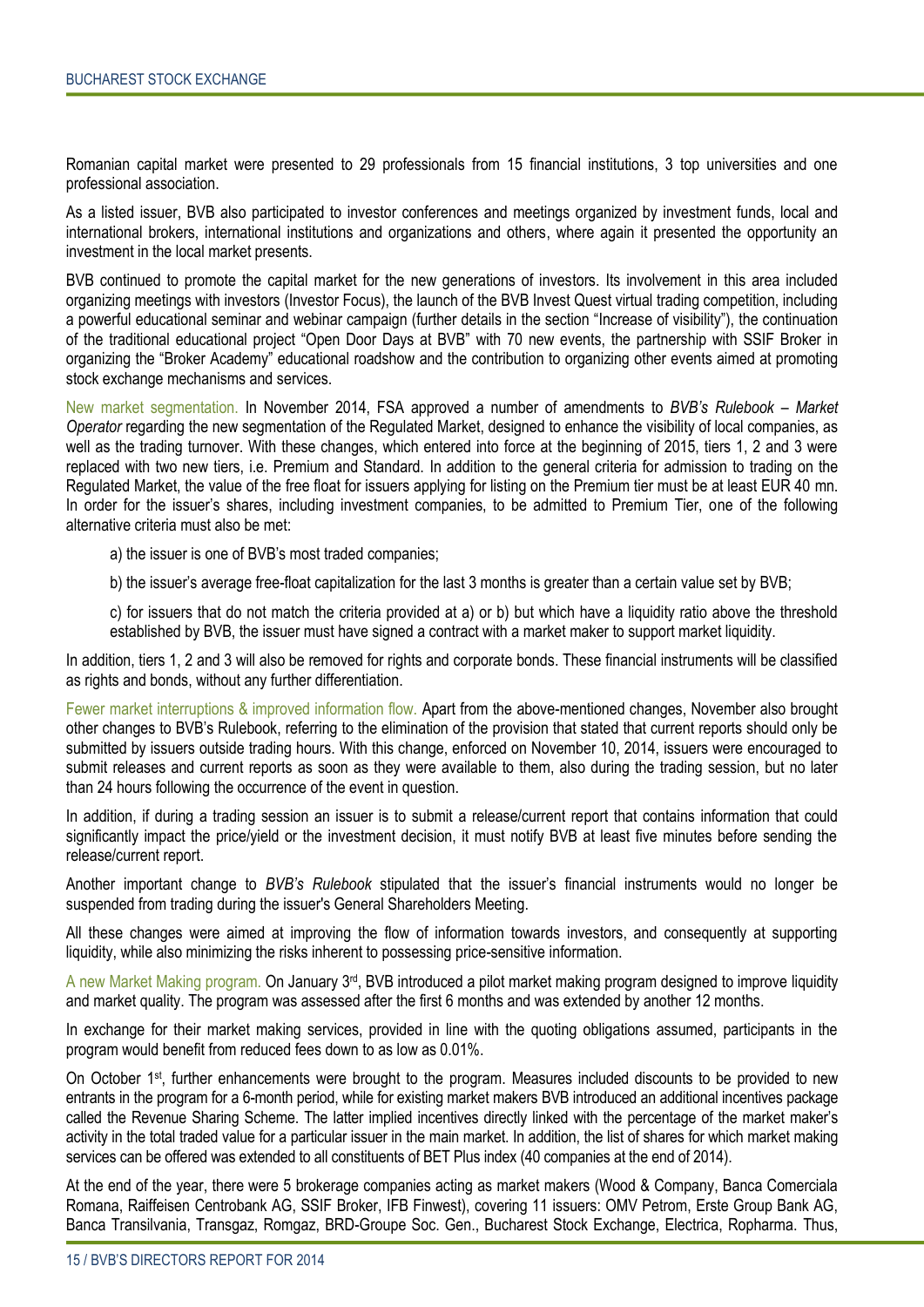the program allowed Participants to register as market makers for more shares than in the past, while some of them became market makers for the first time. In addition, some companies benefited for the first time from a market maker's services. Market makers' trading value increased gradually, from around 5% during 1H.2014 to 7-8% towards the end of the year.

In addition to the market making program described above, BVB also introduced the concept of Issuer's Market Maker, which is expected to contribute, based on a partnership with the issuer, to the improvement of the trading activity for its shares. The new provisions of *BVB's Rulebook* in this area were approved by the FSA. Further, BVB developed the general framework of the program and performed an initial research and promotion campaign among issuers and brokerage companies.

Extension of the trading hours and the introduction of Trading at Last. Trading hours were extended and revised in several steps, to increase correlation with European markets and to ensure a uniform trading framework for the financial instruments traded at BVB, in order to address the potential interest of the participants and investors and to facilitate them an adequate and timely trading activity. While financial instruments would be available for trading for a longer time period, conditions are created for a more active implication of foreign investors, including institutional investors.

In a first step, the trading session for shares, fund units and rights was extended from 16:45 to 18:00. Further, on May 5, 2014, pre-open/pre-close stages were adjusted and a 10-minute stage named Trading at Last was implemented after the closing of the market, allowing investors to perform trades at the last closing auction price. The reform of trading organization continued in December, as BVB aligned the trading hours for bonds with those for shares, rights and fund units.

Promotion of short selling and securities lending. After the FSA issued a draft regulation on short selling and securities lending and submitted it to the public for consultation, BVB initiated a working group with market participants and the Central Depository to performed a wider consultation and analyze the issues arising in this area. BVB prepared a package of proposed changes to the draft regulation which were submitted to the Financial Supervisory Authority.

### 3. Development of the capital market infrastructure

System separation and support for T+2 implementation. The separation of the trading system from post-trading, one of the major infrastructure projects of the local capital market, was effectively implemented on October 6, 2014, after the FSA's previous approval of the necessary changes to *BVB's Rulebook*. This technical development, along with the migration to the T+2 settlement cycle which was implemented on the same day, represented far-reaching steps towards a modern and fully fledged capital market infrastructure. Complementary to the regulatory reforms for the removal of the Eight Barriers, these changes brought the local market closer to meeting the qualitative requirements considered for the potential upgrade to Emerging Markets.

The systems separation is aimed at improving flexibility and efficiency for participants' operations, at significantly enhancing operating performances and processing capacity (lower round-trip time for order execution, higher order processing capacity, lower internal latency in order execution etc) and higher control of operating risks.

A consequence of systems' splitting was the 100% increase of the processing capacity of Arena: the number of quotations allocated to market makers and to liquidity providers doubled, order instruction total round-trip time decreased by 50%, trade allocations process in post-trading became more flexible, risk management improved by using segregated accounts of trading and settlement, the separation of the participants' activity at the front/back office level became clearer. In addition, increasing the trading efficiency (grouped trades execution, change in brokers' behavior - focusing on best execution, not on operational details).

As for the T+2 implementation, BVB has drafted the implementation plan with specific activities and deadlines, has led the consultation and communication process with market participants regarding the implementation process of system splitting and T+2, has drafted the supporting materials towards the implementation of system splitting and T+2 and has provided the IT-support for the testing phase. Throughout the entire process, BVB cooperated with the Central Depository and was involved in the dialogue with market authorities.

The reduction of the settlement cycle contributed to increased efficiency and reduced post-trade risks, as a result of reducing counterparty risk and increasing the rate of capital reinvestment.

Higher security and performance of IT systems. With regard to security and processing capacity, during 2014 the trading system was operating 99.99% of the time (system uptime). The central system functioned at 15% of its processing capacity, occasionally reaching as much as 25% of the total capacity.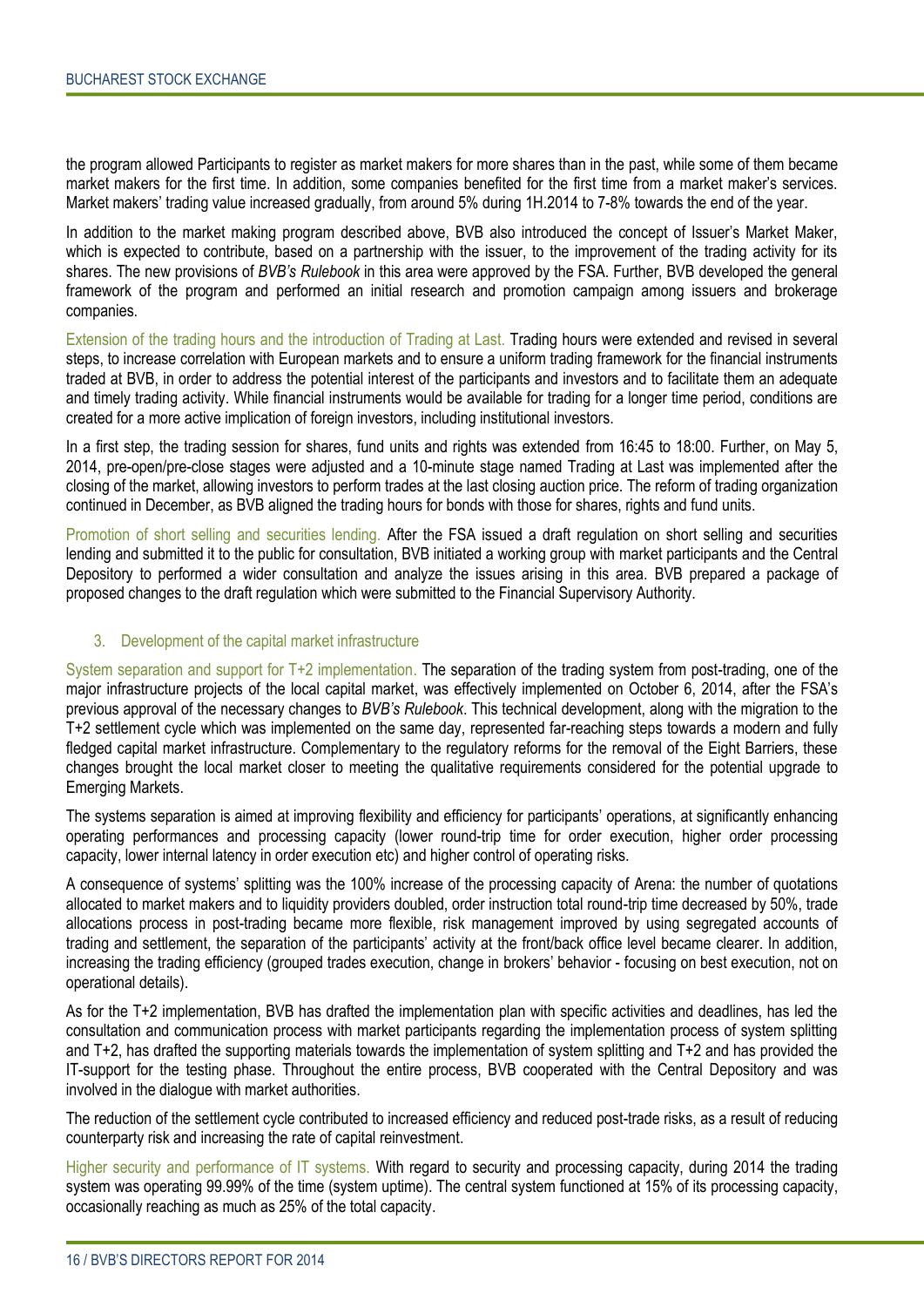During the year, several software upgrades of Arena system were performed, referring to the implementation of the Trading at Last stage, described in an earlier section of this document, the separation of trading from the post-trading environment, which resulted in two separate central systems, the introduction of new order types and validity terms and so on.

New facilities for Arena trading system. Towards the end of the year, BVB introduced a series of new facilities in the trading system, thus continuing its journey towards the Emerging Markets status. These enhancements provided investors and intermediaries with new tools for executing their transactions by allowing trades at the Trading at Last stage even with shares for which there was not set a price in the Auction stage. In addition, cross orders, Fill And Kill/Fill Or Kill orders and new validity terms of the orders related to the market stages were implemented. These new tools became effective as of December 17.

Elimination of the Odd Lot market. The first steps towards reducing market fragmentation were made at the end of April 2014, when for the main and negotiated markets of the Regulated and Rasdaq markets new block sizes were made available. The variety of block sizes applied to the shares traded on the market was narrowed, and block sizes for some shares were reduced to make them more accessible to investors.

On December 2, 2014, the elimination of the Odd Lot market became effective, at the same time with the elimination of all restrictions and special requirements with regard to the size of the orders introduced in BVB's system, for all markets. The existing Regular market remained the only execution segment and the block size for all instruments was reduced to 1.

The move was intended to increase efficiency of the trading process, to reduce specificity of the local market and to bring more standardization, resulting in a good environment for the existing and new members of BVB.

Development of data vending activities and the improvement of the accessibility of stock exchange information. The Bucharest Stock Exchange continued to support its data clients by developing the services which allow for automatized access and transmission of BVB information directly to the clients' systems (e.g. web services, real-time data products, the transparent trade reporting system, professional data feed). In 2014, stock exchange data from BVB's systems were disseminated via 41 specialized data vendors (among which ThomsonReuters, Bloomberg, InteractiveData, SIX Financials, Fidessa etc) and displayed in real time on more than 1,300 terminals of end-users.

BVB's website www.byb.ro was available without interruptions throughout the year, being accessed on average by 4.3 mn of requests per day. The daily average number of visitors (unique IPs) was around 14,500. At the same time, the number of users registered on the website increased gradually, to 13,500 users. Registered users have access to the free-of-charge services offered by BVB, such as portfolio evaluation, alerts, watchlists, subscription to newsletters and trading summaries submitted automatically via email.

On December 15, 2014, BVB launched its new, in-house developed corporate website under a new concept, with a greater marketing focus. The website introduced high performance technology, new navigation tools and easier access to information, dedicated pages for attracting issuers and investors, a powerful tool to search for price/instruments, enhanced financial instruments profiles, modern social network connectors and so on.

In March 2014, BVB enriched its range of products for accessing market information by launching its mobile application, a tool designed for investors interested in accessing up-to-date information about BVB's markets: market activity, investor news, indices, prices for listed securities, data and indicators of listed companies, company news, list of exchange members. The goal was to increase availability of market-related data to all categories of users: investors, brokers, listed companies and the general public, as a response to the increasing demand for information availability via mobile devices.

The app, available in both Romanian and English, offers easy navigation, quick access to menu functions, charting tools and many other facilities. BVB further launched the tablet app, which offered similar features as the smartphone version. Both apps are available for free-of-charge download in Google Play and Apple Store. Until the end of 2014, BVB's apps were downloaded by more than 9,000 users.

The establishment of the Central Counterparty (CCP). On September 13, 2013, the Bucharest Clearing House submitted the documentation for authorization based on the legal provisions in force, an action that allowed the Bucharest Clearing House (BCH) to continue its activities and specific services of a clearing house/central counterparty until a decision of approval or rejection of the authorization request is taken by the national competent authority, FSA.

Considering that FSA has extended the deadline for the current clearing house compliance, in 2014 BVB has continued the endeavors for attracting stakeholders for the establishment of the institution at European standards.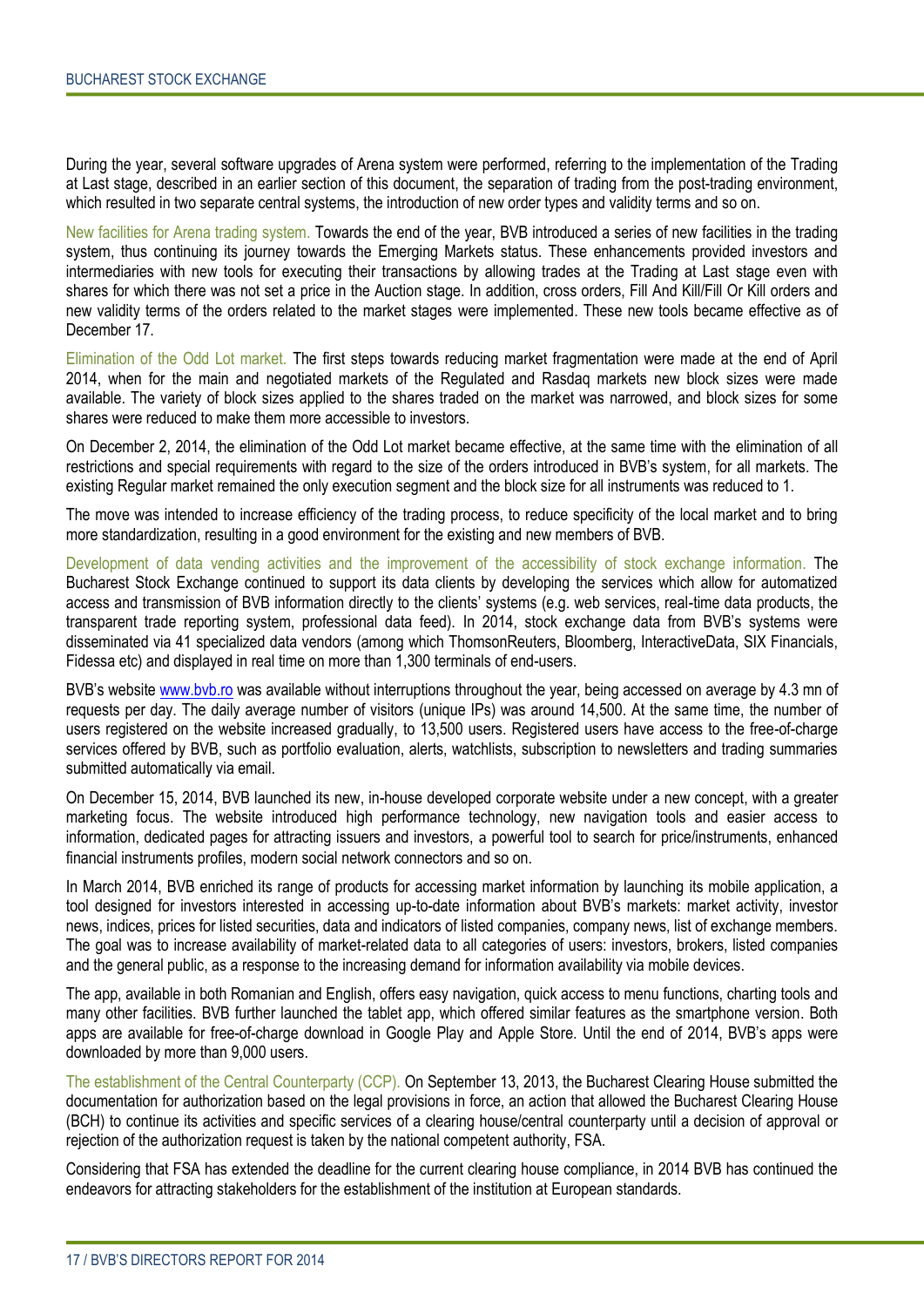According to the provisions of FSA Regulation no. 3/2013 for the authorization and functioning of central counterparties issued in accordance with the provisions of Regulation (EU) no. 648/2012 of the European Parliament and of the Council of July 4, 2012 on OTC derivatives, central counterparties and trade repositories, the initial deadline for submitting additional information was maximum 90 days from the date of FSA's request, respectively since mid-February 2014.

During 2014, a new regulation (FSA Regulation no. 2/2014) and two other FSA decisions (Decision no. 41/2013 and Decision no. 75/2014) have been issued for allowing the institution to provide additional information in order to complete the documentation for CCP authorization. These actions allowed BVB, as majority shareholder of BCH, to search for more opportunities to identify appropriate solutions. According to changes and supplements to FSA's Regulation no. 3/2013, of which the most recent were issued on September 26, 2014, the deadline for complying with the legal requirements was set for January 31, 2015.

On February 26, 2015, FSA issued the rejection of the application of BCH as central counterparty based on European standards (EMIR). FSA established a 30 days period for BCH to request the withdrawal of the current license as clearing house, otherwise, FSA would apply the provisions regarding the withdrawal of the authorization by sanction.

Based on the new provisions of the Law no. 297/2004, approved by the Law no. 10/2015, BVB and BCH currently explore a potential solution that might allow BCH to preserve the current clearing house license for other instruments than derivatives, under an adjusted scope of work. The proposal will be provided to FSA/ESMA for further discussions and analyses.

#### 4. Development of new products and services

Restructuring of BVB market indices. Announced at the beginning of the year, the restructuring of BVB's indices was carefully planned and unfolded gradually. Changes eyed the introduction of new eligibility criteria for BET, the launch of BVB's first total return index and the introduction of a new broad market index meeting minimum investibility criteria.

The revision of the screening criteria for the main market index BET was announced in September 2014 and implied the introduction of three criteria concerning the quality of reporting and investor relations activities. The aim of these measures was to highlight the elite character for BET constituents not only in terms of liquidity, but also in terms of transparency and investor relations activities.

Starting 2015, the criteria that must be met for a company to become eligible for BET are:

- reporting obligations fulfilled according to the International Financial Reporting Standards (IFRS),
- English language reports (current and periodic) submitted simultaneously with the Romanian version,
- events for investors and analysts (conference calls, meetings) organized on a quarterly basis.

Launched in September 2014, BET-TR is the first Romanian total return index, measuring both price changes and dividends distributed by constituents. BET-TR has the same composition as the reference index BET and selection of components is made similarly to BET. Starting January 1st, 2015, the above-mentioned reporting and IR criteria for BET will apply to BET-TR as well.

Launched in June 2014, BET Plus is a broader market index designed to track the companies that meet minimum investibility criteria of free float value and liquidity. At the end of 2014, the index included 40 companies that accounted for 92% of the domestic market capitalization.

New types of structured products. BVB has supported issuers of structured products to increase their range of products and underlying assets for their certificates. The novelty in this area were the first capital protection certificates, issued by SSIF Broker, which are financial instruments suitable for investors looking for investment opportunities with a higher degree of security, as they have a partial/total capital protection component. The first issue started trading on September 1, with adidas shares as underlying assets, followed by other two certificates on McDonald's and Royal Dutch Shell shares. Since their launch, these products generated trades worth of almost RON 3 mn.

New government securities for retail. A widely supported project of BVB, together with the Ministry of Public Finance, is the launch of new government securities designated for retail investors. Seen as an access gate to stock exchange investing, steps have been made to set up the framework to accommodate a market for such government securities. The nominal value was agreed with the Ministry at a far more accessible level than existing issues, at RON 1,000, and an encouraging schedule of fees was also designed. Neither the buyers nor the sellers would pay fees for primary market operations. Trading fees applied to the transactions for the secondary market of government securities designated to retail investors will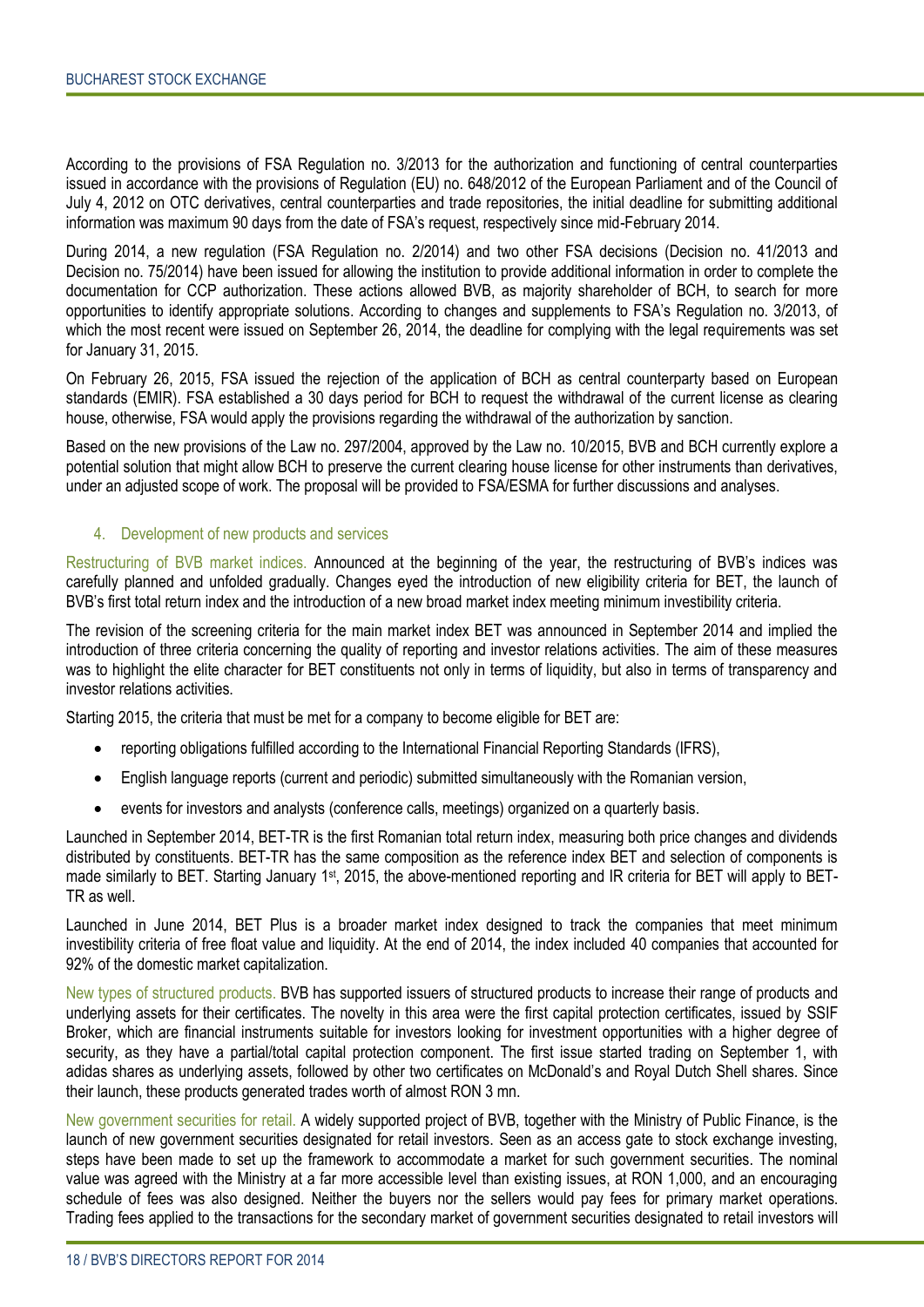be RON 1/transaction, both for the buyers and the sellers. In addition, intermediaries acting as Market Makers will have a trading fee of RON 0.5/transaction, as a stimulus for bringing more liquidity to this market.

#### 5. Improvement of the Corporate Governance framework

New *Corporate Governance Code*. BVB continued its efforts towards promoting better corporate governance for participants to the capital market, the main direction being the review of the existing *Corporate Governance Code*, in a joint project with the European Bank of Reconstruction and Development (EBRD).

As a reminder, the project was effectively started in mid-2013, when the consortium led by Nestor Advisors Ltd, in partnership with NNDKP Romania and Concept SRL had been selected as advisor for the joint BVB-EBRD project on "Review and Implementation of the Romanian *Corporate Governance Code*". The objective of this project is to enhance key corporate governance practices of listed companies and their disclosure, by improving the recommendations of the *Corporate Governance Code*, and to strengthen its monitoring and implementation.

During 2014, EBRD and BVB reviewed the corporate governance practices of listed companies, including the compliance statements and BVB's monitoring procedures. Consequently, the existing *Corporate Governance Code* in force since 2008 was redesigned taking into consideration the international standards and practices in this area, the changes of incident legal frameworks in Romania and EU, the experience gained from the implementation of the first Code and also the new aspirations of the society, in general, and of the parties directly covered by responsibilities and management of business. The new Code includes a set of principles and recommendations based on best practices, transparency and trust.

Among others, the new Code includes a policy regarding the forecasts provided by listed companies, because the forecasts have the potential of generating positive effects, but also risks if they are given or published in a too loose manner. The quality of the corporate governance is one of the factors that influence investors' decisions when investing in a company.

The new Code also benefited from the views of members of the BVB Corporate Governance Advisory Board, personalities acting on the international and local market, who by their experience have made an important contribution to the development of Romanian capital market. The members of the BVB Corporate Governance Advisory Board are Gian Piero Cigna (Corporate Governance Specialist EBRD), Mariana Gheorghe (President of the Management Board, OMV Petrom), Steven Van Groningen (President of the Management Board, Raiffeisen Bank), Narcisa Oprea (Partner, Schoenner), Grzegorz Konieczny (Head Legal Representative & Portfolio Manager, Fondul Proprietatea) and Ludwik Sobolewski (BVB CEO).

On December 22, 2014, BVB announced the initiation of consultations on the new *Corporate Governance Code* with listed companies and relevant organizations representing investors.

In a restrained form, a set of corporate governance principles for AeRO listed companies became effective on February 25, 2015, together with the launch of the AeRO market for equities. This comes as a supporting tool for the AeRO issuers on the side of post-listing transparency and reporting requirements, but, most of it, as a great tool to increase their investibility.

The amendments brought to BVB's Rulebook approved by FSA in November also involved a number of provisions relating to the new *Corporate Governance Code*. Thus, all listed issuers are encouraged to comply with the new Code. Following the entry into force of the new Rulebook, the issuers must submit to BVB a current report whenever they are in a situation not to comply with one or more provisions of the *Corporate Governance Code*. The issuer shall include in the Annual Report a statement regarding their compliance with BVB's *Corporate Governance Code*.

BVB will conduct analyses on the issuer's compliance status and the results can be made public. For those issuers that comply with the Code, BVB may adopt measures to reward them, such as: reducing maintenance fees, including the issuers in a dedicated index, awards, promotion of the issuers during some events or publications etc.

Changes to BVB's Rulebook regarding the corporate governance provisions will come into force on a date determined by BVB's CEO, following the approval of the new *Corporate Governance Code*.

New eligibility criteria for BET and BET-TR. The introduction of the new eligibility criteria regarding transparency and IR oriented services as of January 2015 for companies included in BET and BET-TR indices is also part of BVB's efforts to improve the corporate governance climate for the local market.

Preparation of companies prior to listing. Via its Corporate Governance Institute, BVB offered consultancy services for Electrica in preparation for privatization & listing. 130 representatives from the top and middle management participated to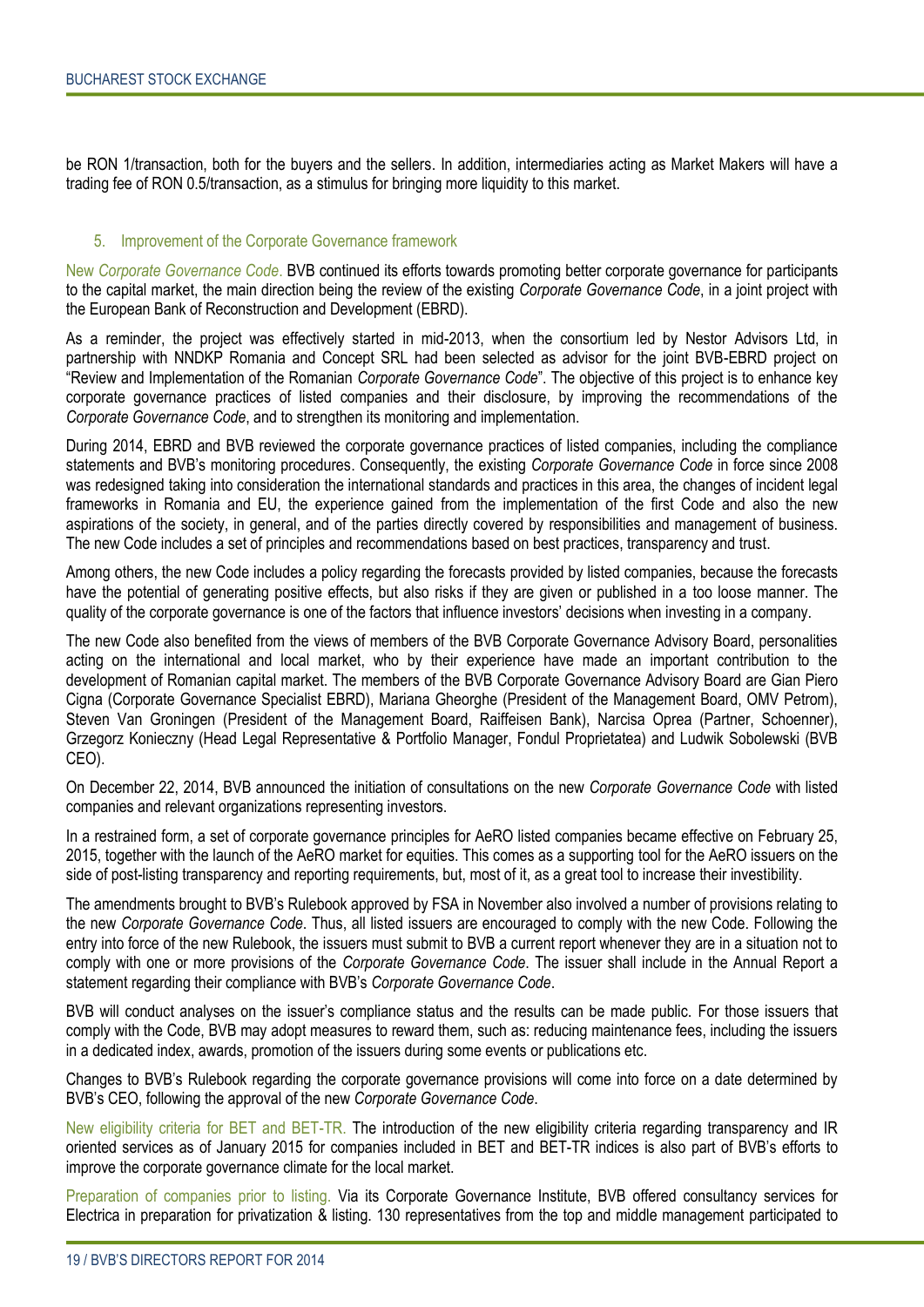presentations and discussions on various areas including corporate governance, best practices in investor relations, communication and so on.

Events on various areas of interest. On October 23, 2014, BVB organized together with Schoenherr an event aimed at bringing clarifications to the new FSA Regulation no. 13/2014 referring to various corporate issues such as dividend payments, organizing shareholders' meetings, representation and voting in shareholders' meetings, public offers, admission to trading and shareholders' withdrawal. Discussions also revolved around the proposed amendments to Directive 2007/36/EC as regards the encouragement of long-term shareholder engagement and Directive 2013/34/EU as regards certain elements of the corporate governance statement, referring to the boards and executives remuneration policy and related party transactions. More than 80 people attended the event, representing the financial, investor relations, communication departments of more than 45 listed companies.

Another key event in the area of corporate governance took place on November 24, 2014. The conference "From Rasdag" towards the future" was organized by BVB together with PeliFilip law firm, presenting to companies from the Rasdaq and Unlisted markets their listing options following the entry into force of Law no. 151/2014 on the clarification of the legal status of the shares traded on Rasdaq Market or on the unlisted securities market. In the new context brought about by the Law 151/2014, companies from Rasdaq and unlisted markets should decide if they move on a regulated market or on an ATS. The intention of BVB and PeliFilip was to support these companies, by presenting them in detail the new legal framework, the options and opportunities created, as well as the technical issues related to the listing process. Participants were also presented the requirements applicable to companies listed on BVB's Regulated Market and AeRO, BVB's alternative trading system for start-ups and SMEs. More than 200 representatives of almost 140 issuers and BVB members participated to the event.

BVB's General Shareholders' Meeting of April 2014 approved the 2013 profit sharing scheme for BVB's Board members, calculated as 2 monthly payments. The amount would be offered on condition that BVB shares would be acquired within 3 months from the shareholders' approval and that the acquired shares would be held for minimum 2 years since acquisition.

#### 6. Increase of visibility

Marketing at national and international level. In 2014, BVB's activities towards promotion, nationwide and abroad, included communication of corporate identity, promotion of the company's projects and services.

With regard to communication, BVB issued 165 press releases during the year, covering the status or launch of BVB projects and activities, resolutions of BVB's Board and of the Special Committees, the start of trading for new financial instruments, the availability of financial reports and BVB's corporate communications. An integrated communication campaign, for informing on and promoting the public offer of Electrica, ran for two weeks during June. Campaigns were employed online, offline, outdoor, via official openings of trading session or other events. Dedicated online campaigns ran also for the launch of BVB's mobile apps and for the two editions of BVB Invest Quest.

In the promotion area, BVB partnered in several events, mainly focused on capital markets and SMEs financing, organized among others by Ziarul Financiar, wall-street.ro, International Business Promotion and Business Days. Also, BVB organized, under its own brand, events for shares and bonds financing via the stock exchange and investors' periodical events. In June 2014, the first edition of BVB's Individual Investors Forum was organized. The Forum adopted 10 recommendations aiming to support the development of the capital market. The solutions contained in these recommendations are part of the InvestingRomania program which has as main goal to broaden the investor community in Romania and to bring in larger flows of capital and savings towards the financial instruments available on the markets operated by BVB.

With a view to increasing investors' awareness towards the Romanian capital market, local blue chip companies and companies included in the Government privatization program, BVB organized several Romania Investors Days, institutional investors dedicated events, in partnership with domestic brokers. During 2014, such events took place in London, Vienna, Stegersbach, Prague, cities of Western and Nordic Europe, New York and other cities in the US.

During 2014, BVB created a dialogue with Diaspora's financial professionals. Following the quarterly meetings with Romanian financial investment professionals working in UK, a permanent dialogue was created between BVB professionals and the network in order to promote the Romanian capital market abroad and to design future projects.

For promoting the capital market reform and reclassification to Emerging Markets, BVB established a permanent communication with MSCI, FTSE, STOXX and S&P in order to update them to the current market situation. BVB also consulted the foreign investors' community on Romania and organized a communication platform with international investing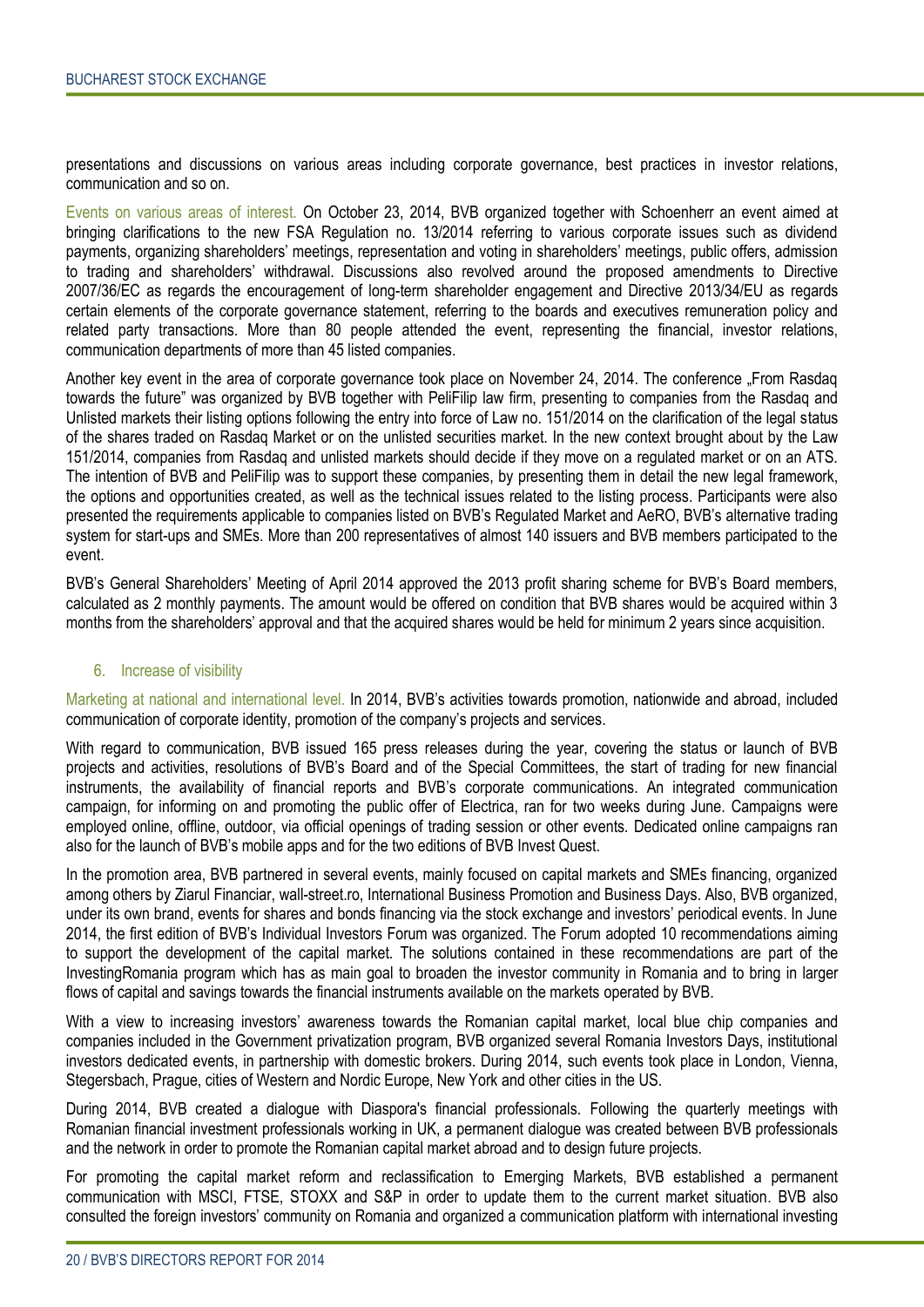community, supported by EBRD and Bloomberg. The first edition of the event "Romanian Capital Market – Up the Ladder to Emerging Markets" took place in October, during which discussions were around the significant reforms which have been carried out and future plans to unblock procedural bottlenecks, which will ensure greater liquidity and improved access to markets.

The international alliances related activities involved maintaining the relationships and membership status within international organizations: the Federation of European Stock Exchanges, the Federation of Euro-Asian Stock Exchanges and the World Federation of Exchanges.

Educational programs. BVB continued to support the educational projects covering the capital market and its stakeholders. As part of an active CSR, educational programs covered from pupils and students, issuers, potential issuers and potential investors, some of these having already been presented.

For pupils and students, BVB launched in September 2014 its fourth year of "Open Doors Day at BVB", through which BVB and Junior Achievement aim at familiarizing interested young people, high school and university students, with stock exchange mechanisms. During 2014 there were more than 70 "Open Doors Day" events, of which several visits within the "A Different School Week" program, in April. September 2014 also marked the beginning of a new year for studying capital markets as an optional class in high schools and universities, with BVB representatives as speakers for these investment classes.

To grow its future generation of retail investors, in April 2014 BVB launched BVB Invest Quest (BVB IQ), a long term educational initiative to promote the capital market and the services offered by BVB for local investors, to create a strong community of individual investors and to attract household savings in Romanian economy. The program, which featured an educational component and a virtual trading competition, is dedicated to persons interested in the functioning of the capital market and making investments based on good understanding and information. The first edition of BVB IQ took place in April, while the second started in autumn 2014 and closed in January 2015. The educational module included 20 seminars for the first edition, while the second edition featured 23 seminars and 3 webinars. As for the virtual trading competition, it gathered about 1,000 participants in the first session and attracted more than 1,300 people in the second edition.

Active communication with BVB's investors. BVB remained committed to keep investors and stakeholders informed, with a view to increasing awareness of the local market achievements in its road to becoming a modern capital market and a recognized trading venue. BVB organized an annual meeting and 4 quarterly conference calls with analysts and investors, after the release of quarterly results, prepared earnings consensus before each of quarterly results release, attended more than 10 investor conferences and more than 100 one-on-one meetings with global and regional investors.

BVB was also active in electronic communication, via emailing campaigns to more than 130 existing and potential investors, posts on its dedicated LinkedIn profile with more than 430 followers (double in December 2014 compared to June, when BVB's profile was re-launched) and updates on the Facebook page, with more than 2,300 followers.

BVB's shares benefited from increased coverage from analysts, with Wood & Co initiating coverage at the beginning of 2014 and thus joining NBG Securities Romania, Alpha Finance Romania, SSIF Broker and others. Upcoming analyst coverage is expected from Raiffeisen Bank (already materialized in February 2015), Bancpost (coverage in transition), Ipopema Securities and Blue Rock Financial Services, thus pointing towards the increased visibility the company is enjoying in the context of the wide reform which is transforming the local market.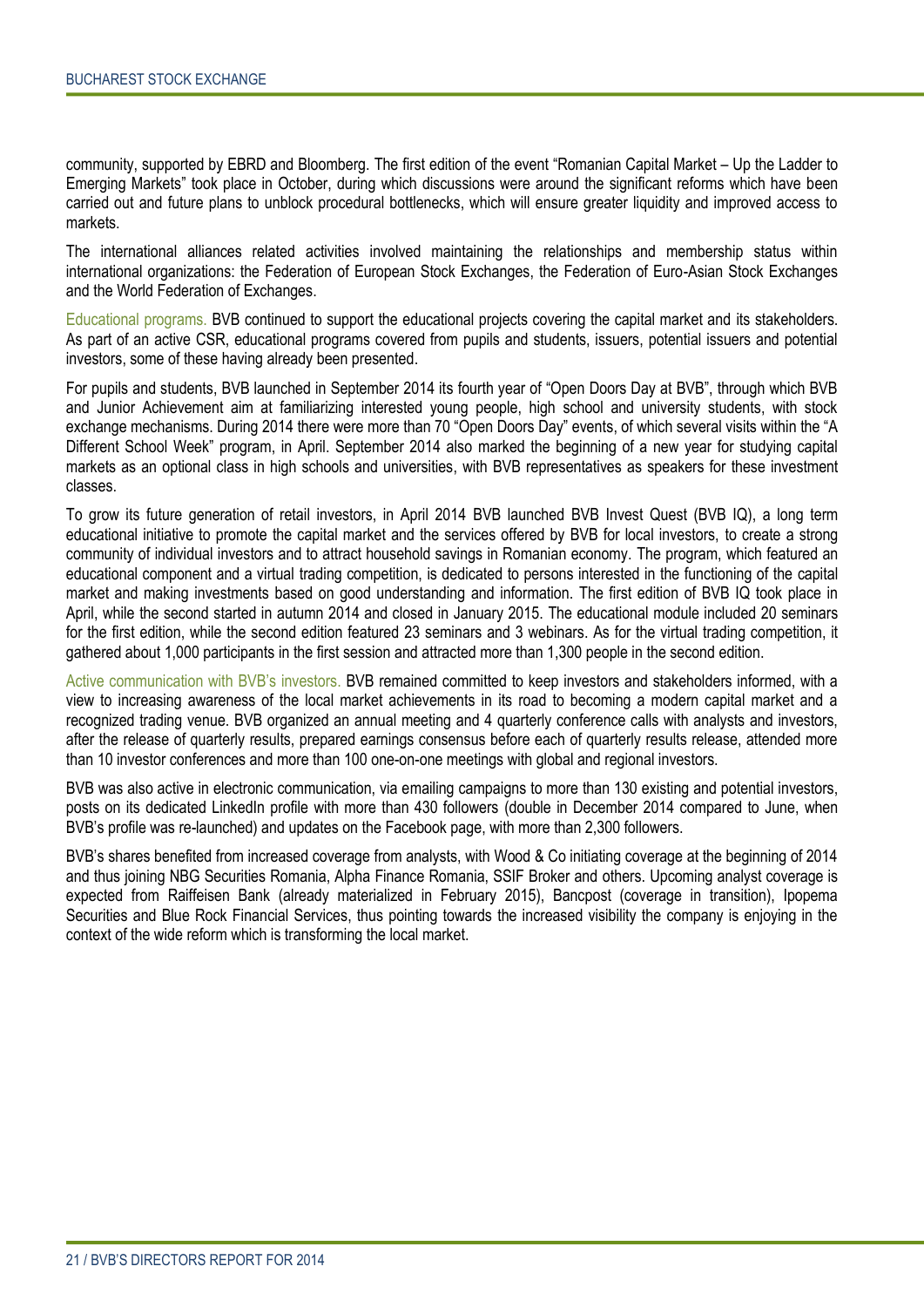## **ACTIVITY OF BVB's BOARD OF GOVERNORS IN 2014**

The configuration of BVB's Board of Governors was not changed during 2014. All 9 members were elected for 4-year mandates during the Ordinary General Shareholders' Meeting of January 9, 2012, starting with the date of their authorization by the National Securities Commission (NSC) through the Decision no. 107/30.01.2012:

- Mr. Lucian Anghel, President
- Mr. Pompei Lupsan, Vicepresident
- Mr. Dan Paul, Vicepresident
- Mr. Robert Pana, Secretary
- Mr. Stere Farmache, Member
- Ms. Narcisa Oprea, Member
- Mr. Valerian Ionescu, Member
- Mr. Octavian Molnar, Member
- Mr. Matjaz Schroll, Member

In order to carry out their responsibilities set out though the Company's Bylaws, during 2014 the Board of Governors met in 30 meetings, out of which 17 organized exclusively electronically (via email), and made 78 decisions.

## **ACTIVITY OF BVB's SPECIAL COMMITTEES IN 2014**

Since the beginning of 2014 until March 30, 2014, the configuration of BVB's Special Committees was as follows:

| <b>Listing Committee</b>     | Permanent members                             | Substitute members                            |  |  |
|------------------------------|-----------------------------------------------|-----------------------------------------------|--|--|
|                              | Mr. Octavian Molnar - President<br>$\bullet$  | Mr. Valerian Ionescu - President<br>$\bullet$ |  |  |
|                              | Mr. Stere Farmache<br>$\bullet$               | Mr. Pompei Lupsan<br>$\bullet$                |  |  |
|                              | Mr. Marin Serban<br>$\bullet$                 | Ms. Alina Ana-Maria Silaghi<br>٠              |  |  |
|                              | Mr. Lucian Isac<br>$\bullet$                  | Mr. Emilian Dobran<br>$\bullet$               |  |  |
|                              | Mr. Razvan Pasol<br>$\bullet$                 | Mr. Daniel Pocorea<br>$\bullet$               |  |  |
| Committee for Regulations,   | Permanent members                             | Substitute members                            |  |  |
| Development and New Products | Mr. Valerian Ionescu – President<br>$\bullet$ | Mr. Robert Pana - President<br>$\bullet$      |  |  |
|                              | Mr. Lucian Anghel<br>$\bullet$                | Mr. Dan Paul<br>$\bullet$                     |  |  |
|                              | Mr. Antonescu Silviu<br>$\bullet$             | Mr. Dragolea Octavian<br>$\bullet$            |  |  |
|                              | Mr. Cernica Tudor Mihai<br>$\bullet$          | Mr. Moldovan Darie<br>$\bullet$               |  |  |
|                              | Ms. Boeriu Daniela Carmen                     | Mr. Fulea Lucian Ioan<br>٠                    |  |  |
| <b>Appeal Committee</b>      | Permanent members                             | Substitute members                            |  |  |
|                              | Ms. Narcisa Oprea – President<br>$\bullet$    | Mr. Robert Pana - President<br>$\bullet$      |  |  |
|                              | Mr. Dan Paul<br>$\bullet$                     | Mr. Valerian Ionescu<br>$\bullet$             |  |  |
|                              | Mr. Catalin Nae-Serban<br>$\bullet$           | Ms. Iuliana Musat<br>٠                        |  |  |
|                              | Mr. Leonard Visan<br>$\bullet$                | Mr. Mihai Muresian<br>٠                       |  |  |
|                              | Mr. Mario Bulimente<br>$\bullet$              | Ms. Rialda Badea<br>٠                         |  |  |
|                              |                                               |                                               |  |  |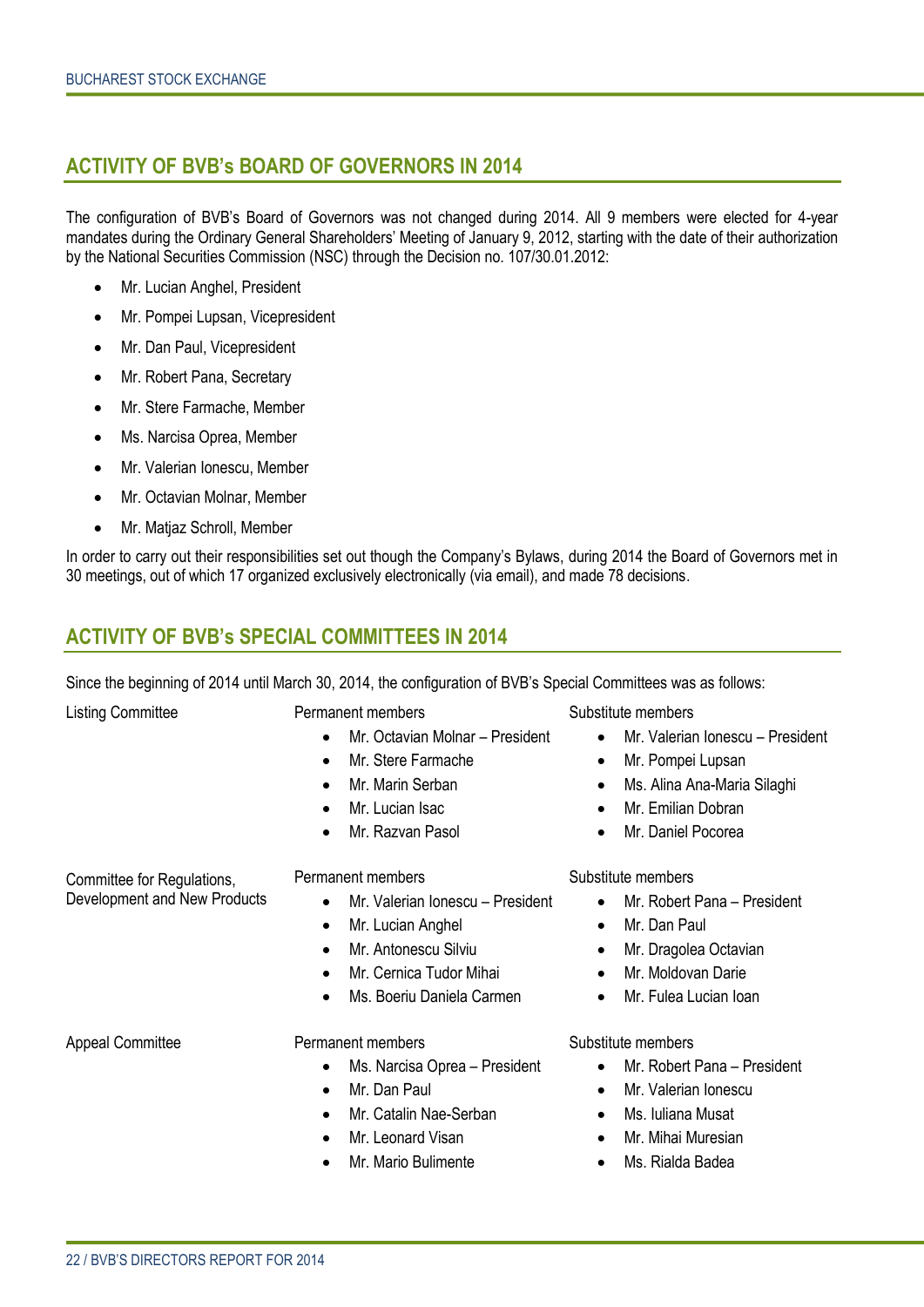- Index Committee **Committee Committee Committee Committee Committee Committee Committee Committee Committee Committee Committee Committee Committee Committee Committee Committee Committee Committee Committee Committee Commi** 
	- Mr. Ludwik Sobolewski BVB's CEO
	-
	- Mr. Bogdan Campianu Intermediary
	- Mr. Ovidiu Dumitrescu Intermediary
	-

Mr. Dragos Cabat CFA Association Romania Ms. Anca Olteanu Secretariat, non-voting member

The composition of all BVB's Special Committees changed starting with March 30, 2014, when BVB's Board decisions on such changes became effective.

Thus, at the end of 2014, BVB's Special Committees had the following composition:

Listing Committee **Example 2** Permanent members **Substitute members** 

- 
- 
- 
- 
- 
- Mr. Mircea Stefan Solovastru **·** Ms. Viorica Nagy

- Mr. Octavian Molnar President Mr. Valerian Ionescu President
	- Mr. Stere Farmache **Mr. Pompei Lupsan**
- Mr. Marin Serban Mr. Razval Pasol
	- Mr. Lucian Isac **Mr. Nicolae Moroianu** 
		-

During 2014, for the Regulated Market the Committee met in 5 sessions and made proposals to the Board with regard to the admission to trading of 2 issues of shares and 3 issues of corporate bonds, and the withdrawal from trading of one company and one bond issue.

For the Alternative Trading System the Listing Committee met in 2 sessions for and made proposals to the Board with regard to the admission to trading of 2 issues of shares.

Committee for Regulations, Development and New Products

- - Mr. Valerian Ionescu President Mr. Robert Pana President
	- Mr. Lucian Anghel **Canadian Control Control of Mr. Dan Paul**
	-
	-
	-

- 
- 
- Mr. Cernica Tudor **Mr. Ionut Stafie**
- Ms. Iuliana Musat **Mr. Daniel Gavrila**
- Mr. Cristian Micu **Calculation Contract Contract Contract Contract Contract Contract Contract Contract Contract Contract Contract Contract Contract Contract Contract Contract Contract Contract Contract Contract Contract Co**

In 2014, no meetings took place for the Committee for Regulations, Development and New Products.

Appeal Committee **Appeal Committee** Permanent members **Substitute members** Substitute members

- Mr. Pompei Lupsan President Mr. Robert Pana President
- Mr. Dan Paul **Mr. Dan Paul Communist Communist Communist Communist Communist Communist Communist Communist Communist Communist Communist Communist Communist Communist Communist Communist Communist Communist Communist Commu**
- Mr. Catalin Nae-Serban Mr. Mario Bulimente
- Mr. Mihai Muresian **Mr. Mihai Muresian Mr. Mihai Muresian**
- Mr. Octavian Dragolea **Corp.** Ms. Elisabeta Corcan

In 2014, there were no meetings of the Appeal Committee.

- Index Committee **Committee Committee Committee Committee Committee Committee Committee Committee Committee Committee Committee Committee Committee Committee Committee Committee Committee Committee Committee Committee Commi** 
	- Mr. Ludwik Sobolewski BVB's CEO
	-
	- Mr. Bogdan Campianu Intermediary
	- Mr. Ovidiu Dumitrescu Intermediary
	-

 Mr. Adrian Mitroi CFA Association Romania Ms. Anca Olteanu Secretariat, non-voting member

Permanent members Substitute members

- - -
		-
		-
		-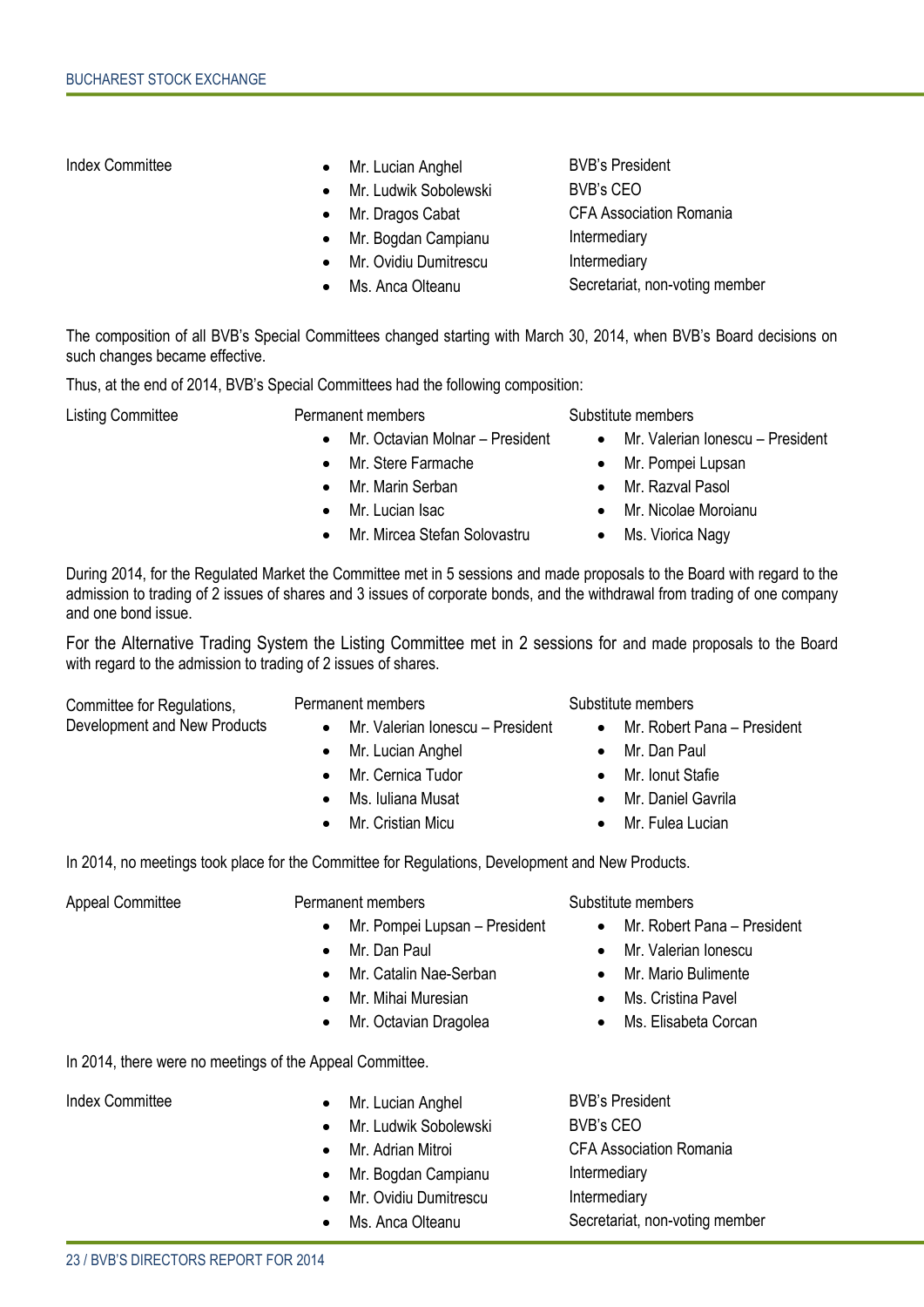In 2014, the Index Committee met in 4 ordinary meetings for the periodical analysis of the BVB indices' structure and changes, and in one extraordinary meeting for the inclusion of Electrica in several BVB indices.

In addition to the periodical changes to BVB's existing indices, BVB's Index Committee introduced two new indices: BET-TR, the first total return index for the local market, and BET Plus, a broader index meeting minimum investibility criteria of liquidity and free float. The methodologies of these new indices were also approved by BVB's Board of Governors. In addition, the Index Committee decided that starting with June 23, 2014, BET-C would not be calculated anymore.

As mentioned above in this document, the Index Committee also brought its contribution to enhancing the transparency and visibility of indices' components by introducing new eligibility criteria for BET and BET-TR effective in January 2015, which are related also to the qualitative criteria required for the market upgrade to Emerging.

## **ACTIVITY OF BVB's AUDIT COMMITTEE IN 2014**

The Audit Committee started functioning based on the Board decision no. 114/18.08.2011 and complied with the provisions of its own regulations. During 2014, the configuration of the Audit Committee did not change, so its members remained Mr. Stere Farmache, Mr. Dan Paul and Mr. Valerian Ionescu.

The activity of the Audit Committee in 2014 implied: the review of the internal control activity at BVB, the approval of the annual investigation plan for 2014, organizing the selection process for the internal audit company at BVB's level, discussions of the internal audit report for 2013 and the internal audit plan for the year 2014.

The Audit Committee assisted the Board of Governors in carrying out of its responsibilities with regard to internal control and financial audit, addressing recommendations with regard to BVB's strategy and policy. The members of the Committee analyzed the observations made by BVB's management over the topics discussed and made comments and recommendations over the auditors' observations included in audit reports.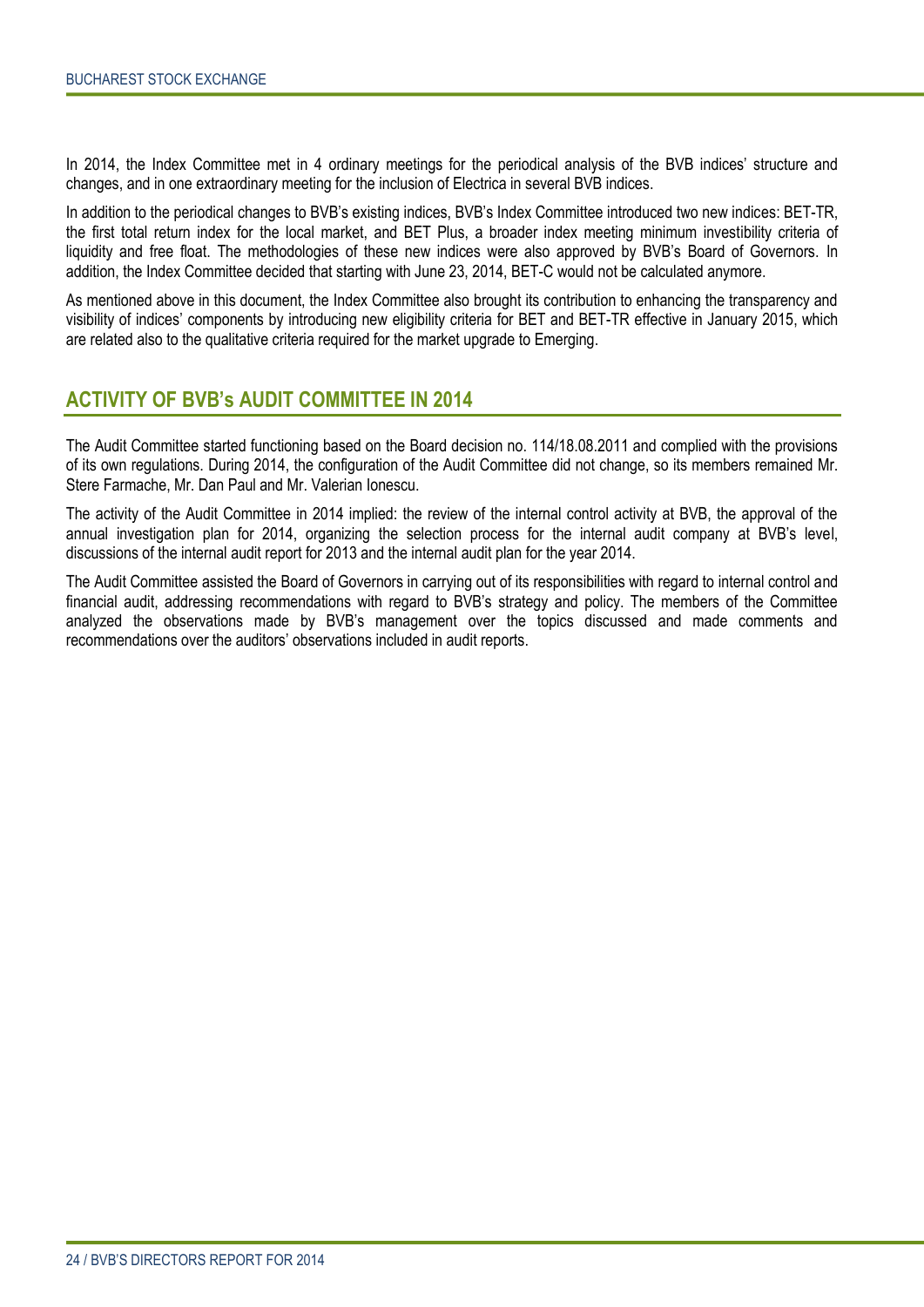## **BVB's OPERATING ACTIVITY<sup>2</sup>**



 $\begin{array}{c} \begin{array}{c} \begin{array}{c} \begin{array}{c} \end{array}\\ \end{array} \end{array} \end{array} \end{array}$ 

 $\ddot{\phantom{a}}$ 

<sup>3</sup> Source: BVB. The traded value is presented based on a "single counted" basis, includes Deal trades and excludes public offers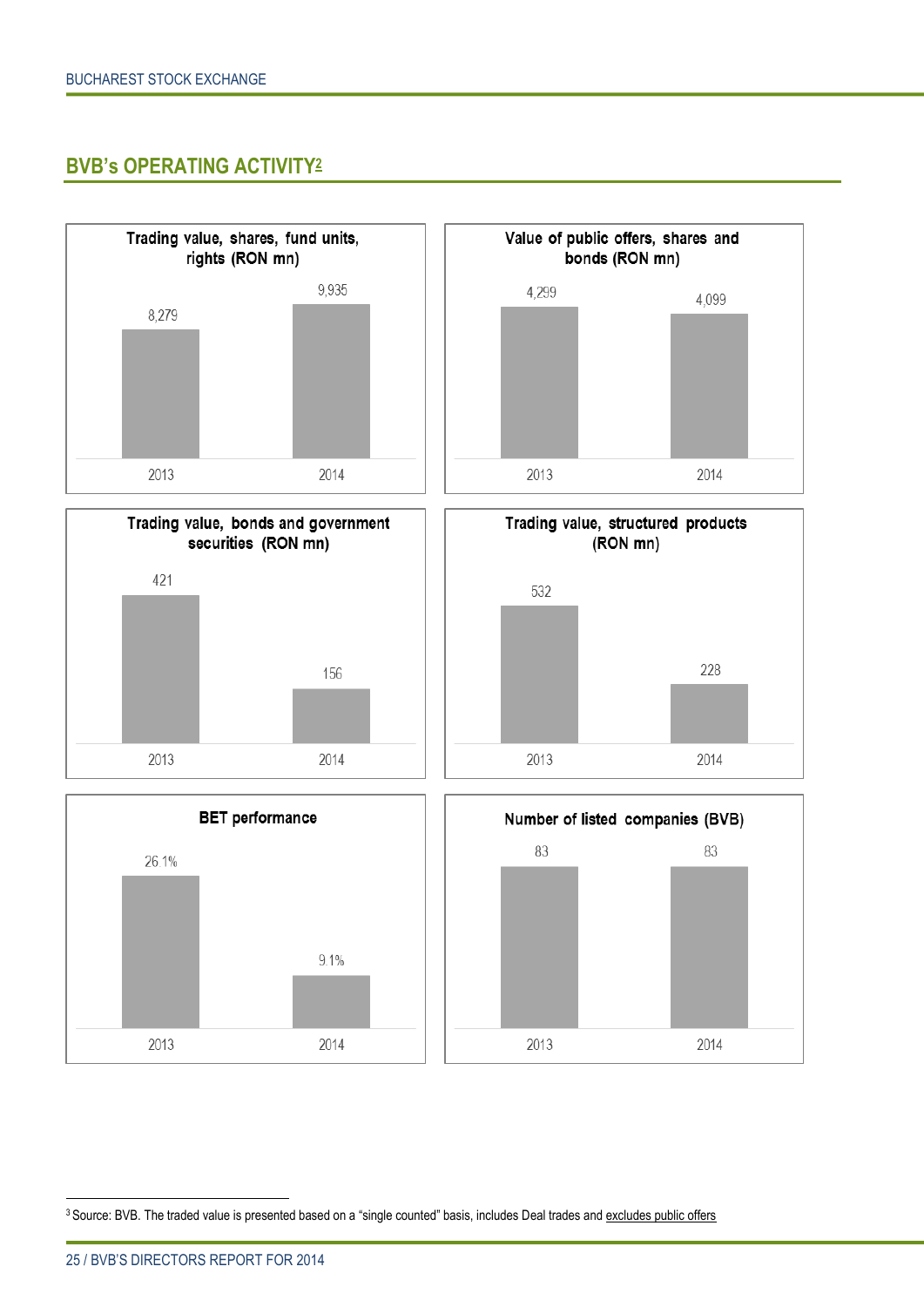## **Comments and explanations of amounts reported in the annual financial statements**

The individual financial statements for the financial year ended on December 31, 2014 were prepared according to the Regulation no. 4/2011 on the Accounting Regulations in Compliance with the Directive IV of the European Economic Communities applicable for entities authorized, regulated and monitored by the NSC, approved by the NSC Order no. 13/2011, and according to the accounting policies described in the notes to the individual financial statements. The financial results as of December 31, 2014 were taken from the standalone financial statements for the financial year ended as of December 31, 2014, prepared according with the NSC Order no. 13/2011. All amounts are denominated in million RON and rounded off to the nearest integer, resulting in small reconciliation differences.

## **ANALYSIS OF 2014 FINANCIAL RESULTS**

BVB ended 2014 with **trading revenues** of RON 23.13 mn, up by 9% compared to the previous year. The main growth driver was the intense trading activity, much improved compared to the previous year.

Trading values on all BVB's markets including public offers increased by 6.6% y-o-y in 2014 to RON 14.4 bn, while trading on the regulated stock market went up by 15.2% to approximately RON 13 bn (including public offers). The average daily turnover for the regulated stock market excluding public offers increased at a 22% growth rate to RON 38.9 mn (EUR 8.76 mn).

In the area of public offers, the most significant deal of the year and also in BVB's history was the EUR 444 mn IPO for Electrica, which also became one of the largest IPOs in Europe for the year. Other major deals, which contributed not only to the trading activity's upturn but also to BVB's revenues, were the buy-back program performed by Fondul Proprietatea during the last quarter of the year (when buy-backs were accelerated through a public tender offer launched by FP for its own shares), the private placements of Romgaz shares (~EUR 100 mn) and Transelectrica shares (~EUR 50 mn), as well as two issues of corporate bonds sold via BVB by Raiffeisen Bank and Garanti Bank, cumulating RON 800 mn.

Almost all categories of operating revenues registered increases compared to the previous year. During 2014, BVB accepted a new member (Polish brokerage company Ipopema) and made steps to acquire another participant to the trading system, which sent revenues from participant fees up more than 3 times, to RON 0.29 mn. Furthermore, listings of new companies since November 2013 increased fees registered for maintenance to trading, while admission fees for newcomers (such as Electrica) and the new schedule of fees paid by issuers of structured products resulted in additional revenues.

The IT development area generated revenues from in-house developed upgrades to the trading system, BVB's website or other IT projects that translated into new intangible assets worth of RON 0.66 mn. In addition, revenues generated by the separation of the trading environment from the post-trading system sent revenues from IT services offered up to RON 0.77 mn for the full year, double in y-o-y terms.

| Indicator (thousand RON)          | 2014  | 2013  | Change 2014<br>vs 2013 | Budget 2014 | 2014 actual as $%$ of<br>2014 budget |
|-----------------------------------|-------|-------|------------------------|-------------|--------------------------------------|
| Operating revenues, out of which: | 27.88 | 24.41 | 14.2%                  | 25.15       | 110.9%                               |
| Net sales                         | 26.87 | 24.29 | 10.6%                  | 25.04       | 107.3%                               |
| Operating expenses, out of which: | 16.75 | 16.28 | 2.9%                   | 16.18       | 103.5%                               |
| - Personnel expenses*             | 8.87  | 9.12  | $-2.7%$                | 8.30        | 106.9%                               |
| Operating result                  | 11.13 | 8.13  | 36.9%                  | 8.96        | 124.2%                               |
| <b>Financial result</b>           | 3.02  | 2.90  | 4.2%                   | 2.69        | 112.2%                               |
| Pre-tax result                    | 14.15 | 11.03 | 28.3%                  | 11.66       | 121.4%                               |
| Net result                        | 11.90 | 9.48  | 25.4%                  | 9.95        | 119.5%                               |
| Earnings per share (RON)          | 1.55  | 1.24  | 25.4%                  | 1.30        | 119.5%                               |

\* The amounts includes the contributions related to BVB's Board and Special Committee remunerations, excludes pre-tax remunerations of the Board and Special Committees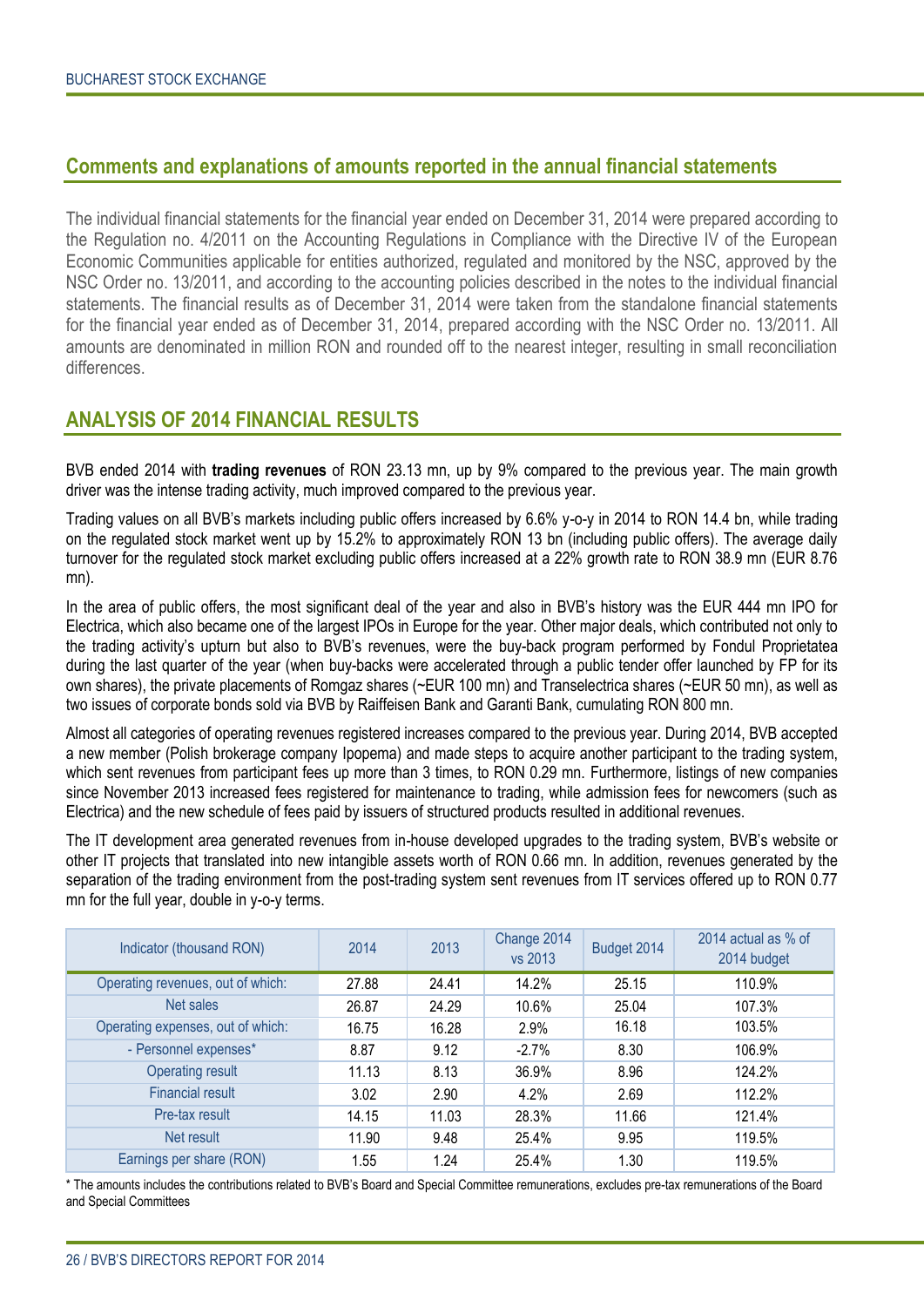Al in all, **operating revenues** reached RON 27.88 mn, up by 14.2% compared to the previous year and 10.9% above the budgeted figure for 2014.

On the cost side, **operating expenses** increased by 2.9% y-o-y to RON 16.75 mn, by 3.5% above the projected figure for the full year.

As a reminder, 2013 expenses included a non-recurring reversal of provision for the land (a revenue of RON 1.02 mn) which if it were not accounted for in the calculation would turn the above-mentioned 2.9% increase turn into a 3.2% y-o-y decline. Letting the provision revenue aside, depreciation charges increased by 12.6% y-o-y to RON 0.77 mn, determined by investments over the past year.

Personnel expenses were lower compared to the year ago amount, at RON 8.87 mn, while other expenses included in the third-party services costs (such as costs with consultancy and legal services, AGM costs) were also on a downward trend, partially offsetting the increases in marketing expenses or functioning and administrative expenses.

As a result, the **operating profit** ended at RON 11.13 mn, a significant 36.9% above the figure reported for 2013 and by 24.2% above the almost RON 9 mn included in the budget.

The **financial profit** increased by 4.2% y-o-y to RON 3.02 mn, despite the fact that subsidiaries (i.e. the Central Depository) paid no dividends in 2014 from the 2013 profit, the RON 0.38 mn amortization of costs related to the acquisition of government securities and the adjustment registered in December 2014 for BCH, amounting to RON 0.69 mn. As interest rates declined significantly over the past year, BVB's revenues from investments registered a 3.2% y-o-y decline to RON 2.68 mn. Furthermore, the depreciation of the USD versus the local currency by more than 13%, while the RON/EUR rate remained stable, resulted in net unrealized revenues of RON 1.32 mn from the revaluation of foreign currency-denominated investments, compared to the net cost of RON 0.14 mn registered in 2013.

The **net profit** marked a 25.4% year-on-year increase to RON 11.90 mn in 2014, which was well above the full-year estimate. The net margin for the analyzed period was 44.3%, 5.2 percentage points above 2013.

## **ANALYSIS OF THE FINANCIAL POSITION**

## **Cash flow statement**

In 2014, BVB generated positive cash flows from operating activities of RON 5.95 mn, lower by 19.7% compared to the previous year.

During the year, BVB continued to redirect cash & equivalents to long-term government securities with a higher yield than shorter-term investments (deposits with maturities above 3 months), with little impact on cash flows, while interest cashed in from BVB's investments were the main driver of cash flows from investment activities, i.e. a positive RON 1.73 mn.

The cash outflows related to the financial activity amounted to RON 8.93 mn, representing the dividends paid to BVB's shareholders from 2013 and previous years' net profits.

At the end of 2014, a total net decline of the cash and cash equivalents (bank deposits with the maturity term under 3 months) was registered to RON 1.25 mn.

#### **Net assets**

At the end of December 2014, BVB's **total assets** were RON 106.48 mn, up 2% compared to the figure reported at the beginning of the year.

**Non-current assets** increased by 15.4% or RON 9.46 mn since the beginning of the year. The net value of intangible assets increased to RON 1.04 mn, mostly determined by the in-house development of new intangible assets related to IT projects (BVB's website, Arena upgrades) and acquisition of new software. Non-current financial assets reached RON 65.31 mn, the consistent increase versus the beginning of the year being attributable to acquisitions of long-term government bonds in RON and EUR.

**Current assets** declined to RON 35.37 mn at the end of the reporting period, down 17.2% since the beginning of the year, as BVB gradually turned to investments in longer-term government bonds rather than shorter term deposits, aiming at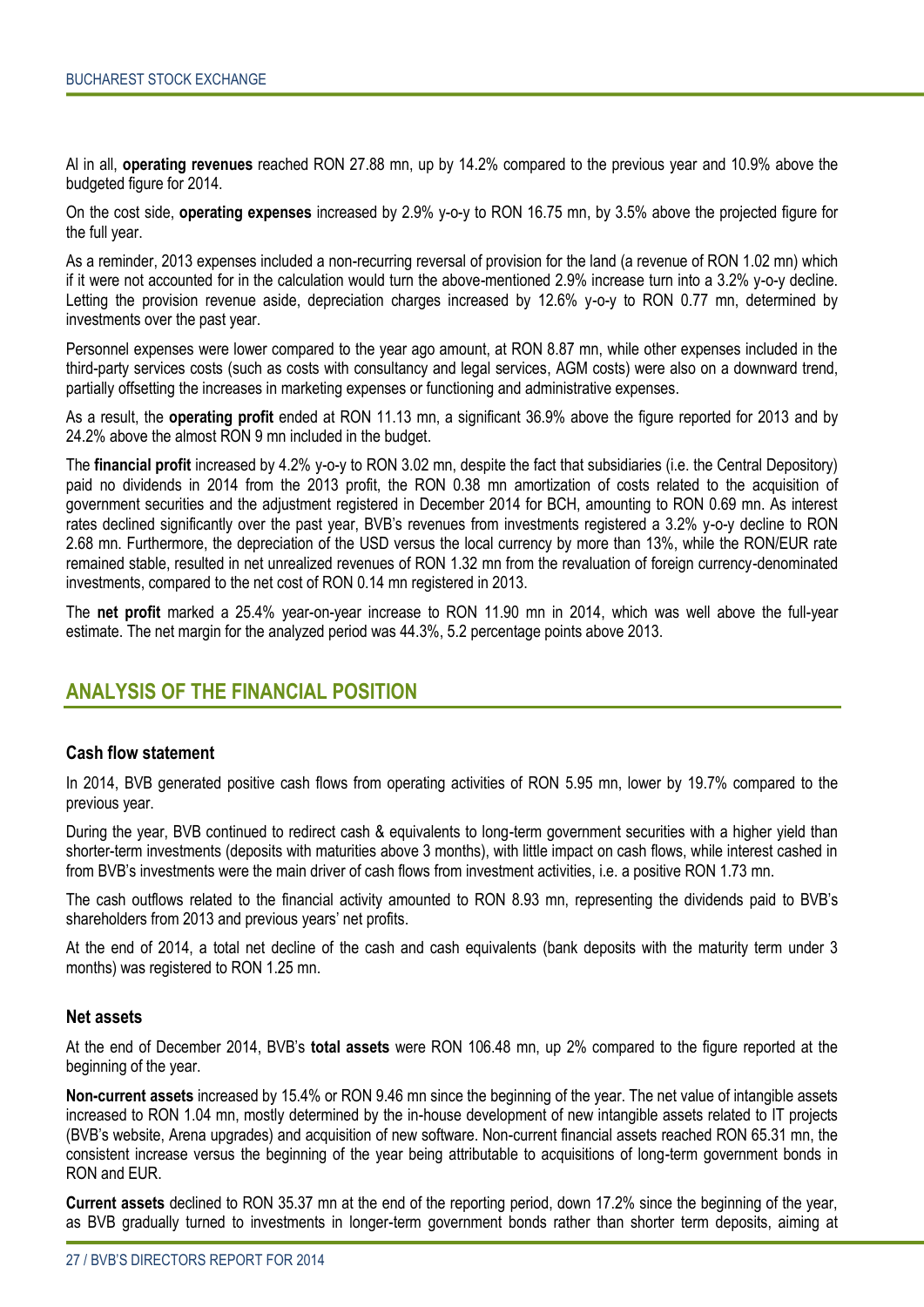limiting the adverse effects of the declining interest rate environment. Such actions were also the main cause of the **cash and short term investments** decline, which was also attributable to the payment of dividends of RON 9 mn to BVB's shareholders, from 2013 and previous years' net profits.

BVB's **debt** at the end of December 2014, due in less than 1 year, amounted to RON 4.63 mn, 16.4% lower compared to the beginning of the year. The amount included liabilities to BVB's shareholders' (dividends payable), accrued liabilities to the company's management and employees, liabilities to the state budget and the social security budget, not due at the end of the analyzed period.

**Shareholders' equity** increased by 3% y-o-y to RON 100.68 mn, due to the registration of the full-year profit.

| <b>Assets</b><br>(RON mn)                                      | 31.12.2014 | 01.01.2014                                        | Equity & Liabilities<br>(RON mn) | 31.12.2014 | 01.01.2014 |
|----------------------------------------------------------------|------------|---------------------------------------------------|----------------------------------|------------|------------|
| Non-current assets                                             | 70.98      | 61.52                                             | Shareholders' equity             | 100.68     | 97.82      |
| Current assets - total, of which:<br>- cash, bank accounts and | 35.37      | Payables, all due in less<br>42.70<br>than 1 year |                                  | 4.63       | 5.54       |
| other short term financial<br>investments                      | 27.97      | 37.45                                             |                                  |            |            |
| 0.18<br>0.13                                                   |            | <b>Provisions</b>                                 | 0.48                             | 0.37       |            |
| Prepaid expenses                                               |            |                                                   | Deferred revenues                | 0.69       | 0.66       |
| <b>Total assets</b>                                            | 106.48     | 104.39                                            | Total equity & liabilities       | 106.48     | 104.39     |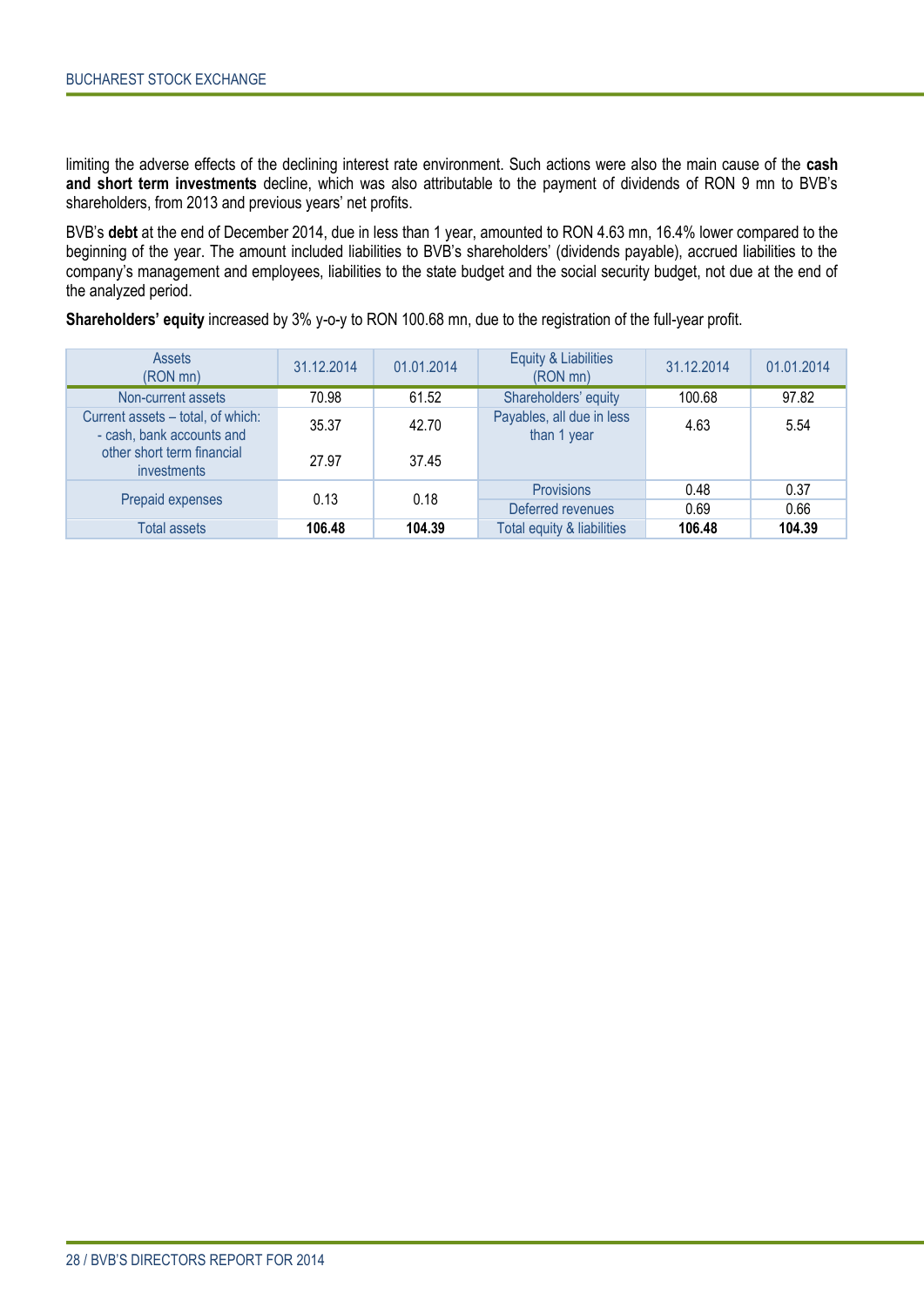# **FINANCIAL AND PERFORMANCE INDICATORS**

| Indicator                  |                               | Formula                                                     | 2013                     | 2014                     |  |
|----------------------------|-------------------------------|-------------------------------------------------------------|--------------------------|--------------------------|--|
| Liquidity indicators       | <b>Current ratio</b>          | <b>Current assets/Current</b><br>liabilities                | 7.71 times               | 7.63 times               |  |
|                            | Acid test ratio               | (Current assets-Inventories)/<br><b>Current liabilities</b> | 7.71 times               | 7.63 times               |  |
|                            | Debt-to-equity ratio          | (Borrowed capital/Equity)*100                               | BVB has no<br>borrowings | BVB has no<br>borrowings |  |
| <b>Activity indicators</b> | Accounts receivables turnover | (Average receivables balance/<br>Turnover)*365 days         | 27.65 days               | 54.81 days               |  |
|                            | Accounts payables turnover    | (Average supplier balance/<br>Turnover)*365 days            | 7.60 days                | 10.72 days               |  |
|                            | Non-current asset turnover    | Net turnover/Non-current<br>assets                          | 0.39 times               | 0.38 times               |  |
|                            | Asset turnover                | Net turnover/Total assets                                   | 0.23 times               | $0.25$ times             |  |
| Profitability indicators   | Net profit margin             | Net profit/Turnover *100                                    | 39.05%                   | 44.27%                   |  |
|                            | Return on equity (ROE)        | Net result/Equity *100                                      | 9.70%                    | 11.82%                   |  |
|                            | Return on assets (ROA)        | Net result/Total assets *100                                | 9.09%                    | 11.17%                   |  |
|                            | Return on employed capital    | Pre-tax result/Employed<br>capital*100%                     | 11.28%                   | 14.05%                   |  |
| Market Indicators          | Earnings per share (EPS)      | Net result/Number of shares                                 | RON 1.24 / share         | RON 1.55 / share         |  |
|                            | Market capitalization         | Market price * Number of<br>shares                          | RON 249,411,435          | RON 260,692,506          |  |
|                            | Book value per share          | Equity/Number of shares                                     | RON 12.75 / share        | RON 13.12 / share        |  |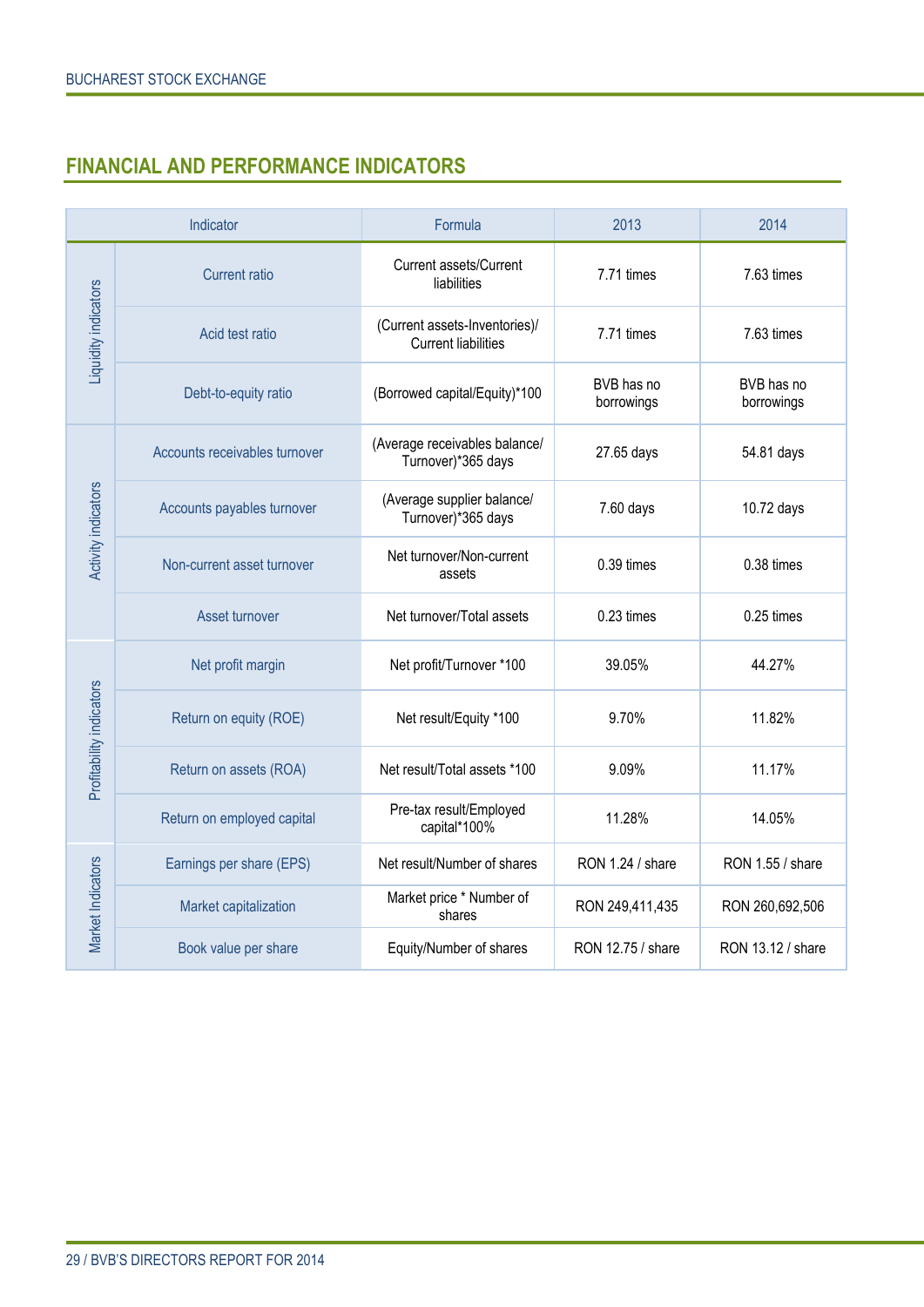## **OTHER INFORMATION REGARDING THE COMPANY's ACTIVITY**

a) Events subsequent to the balance sheet date

During the meeting as of March 23, 2015, the Board of Governors decided to call for an Ordinary General Shareholders' Meeting for April 27/28, 2015, with the following agenda:

1. Presentation, discussion and approval of annual individual financial statements of the Company as of December 31, 2014, based on the Report of Administrators and the Report of the Financial Auditor of the Company, prepared for the financial year of 2014;

2. Approval of the distribution of the Company's profit achieved in 2014, amounting to RON 11,896,005 as follows: the disbursement of RON 707,481 to legal reserves and the distribution of RON 11,188,524 as dividends. Approval of a gross dividend per share of RON 1.4579;

3. Approval of the discharge from liabilities of the Company's administrators for their activity carried out during the financial year 2014, based on the presented reports;

4. a) Approval of the allowances for the Company's administrators for 2015,

b) Approval of the recompensation of the Company's administrators for 2014;

5. Presentation, discussion and approval of Revenues and Expenditures Budget and Business Plan for 2015;

6. Approval of June 5, 2015 as Registration Date according to art. 238 (1) of the Law no. 297/2004 regarding the capital market, as amended and supplemented;

7. Approval of June 4, 2015 as the Ex-Date namely the date prior to the registration date on which the financial instruments which make up the object of the company's resolutions are traded without the rights derived from the resolution, in compliance with the provisions of art. 2, letter f) from the Regulation no. 6/2009 regarding the exercising of certain rights of the shareholders within the general meetings of companies modified and amended by the Regulation no.13/2014 for the modification and amendment of certain regulations issued by the Romanian National Securities Commission;

8. Approval of June 9, 2015 as the Payment Date.

9. Empowering the Chief Executive Officer of the Company, Mr. Ludwik Sobolewski, with the right to delegate the powers, to: (i) execute and/or sign, on behalf of the Company and/or of the Company's shareholders: the resolutions of the present Ordinary General Meeting of Shareholders, any and all the decisions, documents, applications, forms and requests adopted/prepared in order to or for the execution of the resolutions of the present Ordinary General Meeting of Shareholders, in relation with any natural or legal person, private or public, and to (ii) fulfill all the legal formalities for registration, publicity, opposability, execution and publishing of these resolutions.

In December 2014, the Romanian Government adopted the Emergency Ordinance no. 90/2014 amending and supplementing the Law no. 297/2004 on capital markets, which changed the existing provisions related to the ownership threshold and quorum requirements for market operators. The new provisions stated that the new ownership threshold was increased to 20% (compared to 5% previously), and in addition the quorum requirements for extraordinary general shareholders meetings were brought to similar levels as stipulated by the Company Law no. 31/1990, i.e. 1/4 for the voting rights for the first meeting and 1/5 for the second meeting.

The Emergency Ordinance entered into force on January 9, 2015 and on the same date BVB's Board decided to amend the Company's Bylaws in order to align it to the provisions of art. 129 and art. 286<sup>3</sup> of the Law no. 297/2014, as amended and supplemented by EO no. 90/2014. In March 16, 2015, BVB's Board agreed to submit again these Bylaws changes to FSA for their approval, as follows:

- in the first stage, changes regarding the alignment of the Bylaws to the provisions of art. 129;
- in the second stage, after the clarification of the provisions regarding the quorum requirements (according to art. 286<sup>3</sup> ) and the publication of the law approving EO no. 90/2014, changes regarding the alignment of the Bylaws to the new quorum provisions will be also submitted to FSA.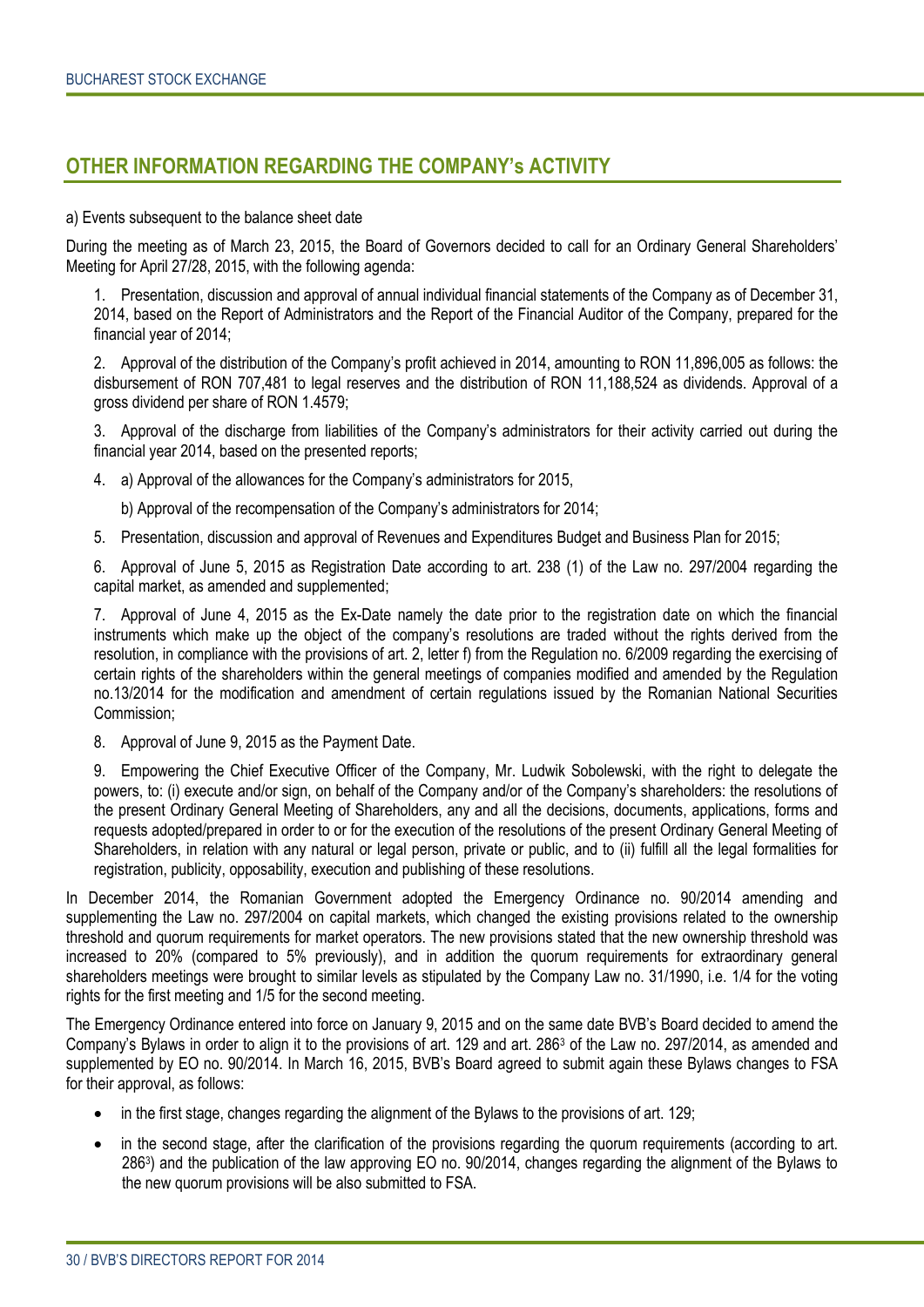No other events subsequent to the report date, whose omission might affect the users' capacity to make evaluations and to take correct decisions, occurred.

b) About the company's likely future development

BVB is set to continue with reforming the local capital markets, which represents its medium-term strategic objective. With this aim, BVB will intensify its efforts to promote the accomplishments and investment opportunities to local and international investors. Events will be organized both locally and abroad with a view to increasing the number of meetings with existing investors and approaching new ones.

BVB has already announced and/or started implementing new market features and mechanisms, to drive trading activity higher and to improve transparency and visibility, some of these being listed below.

The new auction trading model is already in place since February 2015, aimed at supporting the liquidity for more thinlytraded issuers. The liquidity issue will also be addressed by the implementation of the Issuer's market maker.

On February 25, 2015, BVB launched its redesigned AeRO market for equities, which apart from supporting start-ups and SMEs in their quest for financing, will have the role of preparing those companies that intend to transfer to the Regulated **Market** 

În the area of visibility and corporate governance, on January 1, 2015, the new market segmentation and the new eligibility criteria for BET constituents entered into force, and the new *Corporate Governance Code* will be implemented as soon as it is finalized.

In addition to all the above, the efficient communication with the investor community, local and international, will remain key for bringing the Romanian capital market back to investors' radars.

c) Research, development and infrastructure activities

During the year, several software upgrades of Arena system were performed, referring to the implementation of the Trading at Last session, described in an earlier section of this document, the separation of trading from the post-trading environment, which resulted in two separate central systems, the introduction of new order types and validity terms, elimination of the Odd Lot market and so on.

Among these, the separation of the trading system from post-trading, one of the major infrastructure projects of the local capital market, was effectively implemented on October 6, 2014, after the FSA's previous approval of the necessary changes to BVB's Rulebook. This technical development, along with the migration to the T+2 settlement cycle which was implemented on the same day, represented far-reaching steps towards a modern and fully fledged capital market infrastructure. Complementary to the regulatory reforms for the removal of the Eight Barriers, these changes brought the local market closer to meeting the qualitative requirements considered for the potential upgrade to Emerging Markets status.

BVB continued to adapt to increasing demand for information availability via mobile devices and in March 2014 launched its mobile app, followed after a few months by the tablet app. Both applications offer access to market-related information such as market activity, investor news, indices, prices for listed securities, data and indicators of listed companies, company news, list of exchange members.

The launch of a new website, developed in-house, marked another milestone in BVB's efforts to increase visibility. The website introduced high performance technology, new navigation tools and easier access to information, dedicated pages for attracting issuers and investors, a powerful tool to search for price/instruments, enhanced financial instruments profiles, modern social network connectors and so on.

d) Information regarding acquisitions of the Company's own shares

Not applicable.

e) Existence of branches, subsidiaries, related party of the entity

As of 31 December 2014, Bursa de Valori Bucuresti SA owned several holdings in other companies' share capital, as follows:

 Equity investments in the share capital of Depozitarul Central SA (DC), Bucharest, 34-36 Carol I Blvd., district 2, amounting to RON 22,656,932, which represent 69.04% of the share capital of DC; as of 31 December 2014, the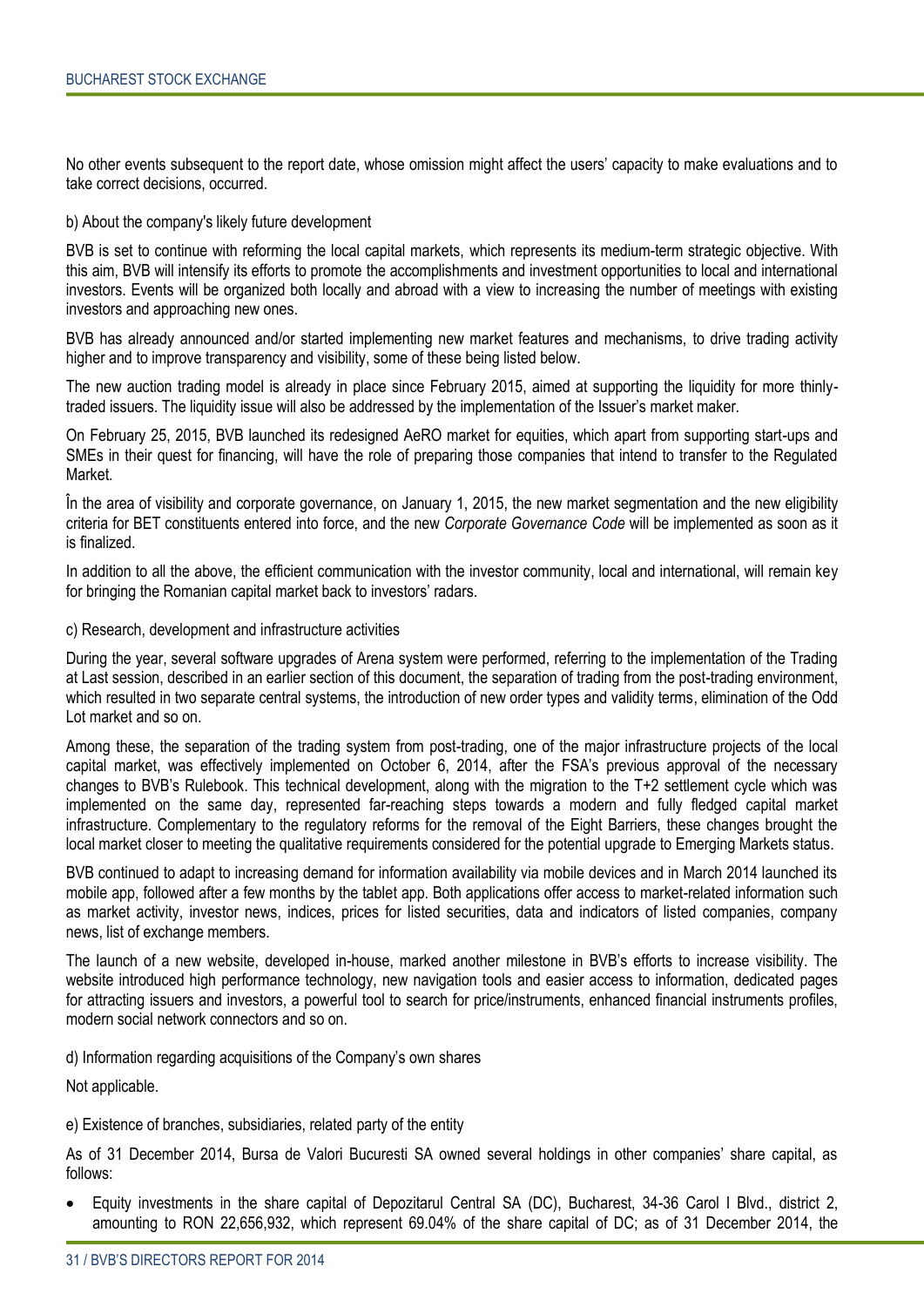company had shareholders' equity amounting to RON 31,191,771 and an accounting profit of RON 2,020,988, according to unaudited preliminary financial statements;

- Equity investments in the share capital of Casa de Compensare Bucuresti SA (CCB), 34-36, Carol I Blvd., district 2, Bucharest, amounting to RON 3,651,494 (52.5080% of the share capital of CCB); as of 31 December 2014, the company had shareholders' equity amounting to RON 4,980,052 and an accounting loss of RON 382,155, according to unaudited preliminary financial statements;
- Contribution to the initial patrimony of the Institutul de Guvernanta Corporativa al BVB Foundation, 34-36, Carol I Blvd., district 2, Bucharest, amounting to RON 50,000 (100%); as of 31 December 2014 the foundation had equity amounting to RON 15,740 and an accounting loss of RON 15,622, according to unaudited preliminary financial statements;
- Equity investments in the share capital of Fondul de Compensare a Investitorilor SA, Bucharest, 34-36, Carol I Blvd., district 2, Bucharest, amounting to RON 215,040 (62.31%); as of 31 December 2014 the company had equity amounting to RON 19,857,027 and an accounting profit of RON 132,033, according to unaudited preliminary financial statements.

The Company has no branches.

#### f) The use of financial instruments

Financial risk management. The Company's activities expose it to various risks which include market risk, currency risk, liquidity risk and interest rate risk on cash flows. The management aims at reducing the potential adverse effects associated with these risk factors upon the Company's financial performance.

Market risk. Market risk is the risk that changes in market prices, such as the foreign exchange rate, interest rate and price of equity instruments, to affect the Company's revenues or the value of the financial instruments held.

The objective of the market risk management is to manage and control exposures to market risk in acceptable parameters and at the same time to optimize the return on investment.

The company is exposed to the market risk through its cash denominated in foreign currencies and through investments in bank deposits and treasury certificates. However, based on the analysis of the net assets and sensitivities to changes EUR and USD exchange rates, BVB management does not expect significant losses.

Foreign exchange rate risk. The company operates in a developing economy, with fluctuant exchange rates, which may lead to value losses for assets denominated in foreign currencies.

Credit risk. The financial assets that lead to potential concentrations of credit risk mainly relate to receivables from the core activity. Receivables are presented at their net value, after the provision for doubtful receivables. The credit risk is limited due to a low number of clients from the Company's portfolio of clients. Thus, management considers that the company has no significant concentration of credit risk.

Liquidity risk. A wise liquidity risk management implies keeping enough cash to cover working capital needs to run the business. The Company's cash & equivalents policy is to maintain sufficient resources in order to fulfill its obligations as they become due.

Interest rate risk on cash flows. Not applicable.

The Company has implemented procedures and internal control systems seeking compliance with legal regulations, rules and internal regulations.

We undertake responsibility for the accurate presentation of the financial statements comprised in this report, information which can be found in the annual financial statements released by Bursa de Valori București SA which we manage.

This report was drawn up according to the requirements of the Regulation no 4/2011 on the Accounting Regulations in compliance with Directive IV of the European Economic Communities applicable for authorized entities, as regulated and monitored by the National Securities Commission, approved by Order of the National Securities Commission no. 13/2011 and will be submitted along with the financial statements.